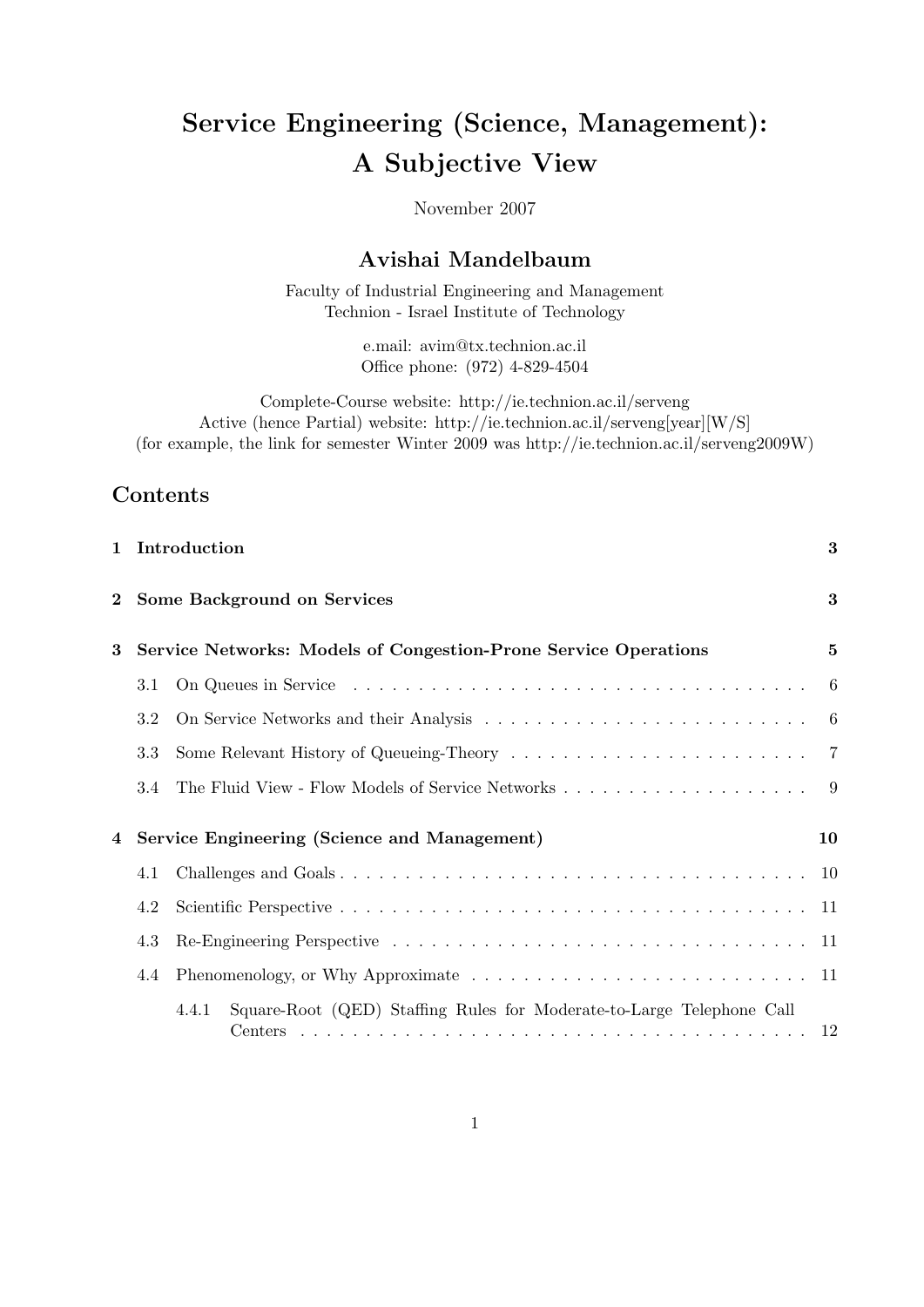|   |                                                      | Routing Rules for Efficiency-Driven Email Qperations 13<br>4.4.2                                                                                                                                                                                                                                                                                                                                                                |           |  |  |
|---|------------------------------------------------------|---------------------------------------------------------------------------------------------------------------------------------------------------------------------------------------------------------------------------------------------------------------------------------------------------------------------------------------------------------------------------------------------------------------------------------|-----------|--|--|
|   |                                                      | 4.4.3                                                                                                                                                                                                                                                                                                                                                                                                                           | -13       |  |  |
| 5 |                                                      | Telephone-Based Services: Scope, Significance and Relevance                                                                                                                                                                                                                                                                                                                                                                     | 15        |  |  |
|   | 5.1                                                  |                                                                                                                                                                                                                                                                                                                                                                                                                                 | 15        |  |  |
|   | 5.2                                                  | Tele-Nets: Models of Telephone-Based Service Operations                                                                                                                                                                                                                                                                                                                                                                         | 17        |  |  |
| 6 |                                                      | A Sample of Coauthored Service-Engineering Research                                                                                                                                                                                                                                                                                                                                                                             | 18        |  |  |
|   | 6.1                                                  |                                                                                                                                                                                                                                                                                                                                                                                                                                 | 18        |  |  |
|   | 6.2                                                  |                                                                                                                                                                                                                                                                                                                                                                                                                                 | 19        |  |  |
|   | 6.3                                                  |                                                                                                                                                                                                                                                                                                                                                                                                                                 | <b>20</b> |  |  |
|   | 6.4                                                  |                                                                                                                                                                                                                                                                                                                                                                                                                                 | 20        |  |  |
|   | 6.5                                                  |                                                                                                                                                                                                                                                                                                                                                                                                                                 | 21        |  |  |
|   | 6.6                                                  |                                                                                                                                                                                                                                                                                                                                                                                                                                 | 21        |  |  |
| 7 | Appendix: A Mini-Course on Service Engineering<br>21 |                                                                                                                                                                                                                                                                                                                                                                                                                                 |           |  |  |
|   | 7.1                                                  | Lecture 1. Introduction to Services and Service Engineering (Science, Management),                                                                                                                                                                                                                                                                                                                                              | 22        |  |  |
|   | 7.2                                                  |                                                                                                                                                                                                                                                                                                                                                                                                                                 | 22        |  |  |
|   | 7.3                                                  | Lecture 3. A (Pre-)Basic Model for a Service Station: Erlang-C. 23                                                                                                                                                                                                                                                                                                                                                              |           |  |  |
|   | 7.4                                                  | Lecture 4. Seminar on<br>"Service Engineering: Data-Based Science & Teaching, in support of Ser-<br>vice Management (with an Appendix: DataMOCCA = $Data$ MOdels for<br>Call Centers Analysis"<br>a constitution of the constitution of the constitution of the constitution of the constitution of the constitution of the constitution of the constitution of the constitution of the constitution of the constitution of the | 23        |  |  |
|   | 7.5                                                  | Lecture 5. A Basic Model for a Service Center: Erlang-A, or                                                                                                                                                                                                                                                                                                                                                                     | 24        |  |  |
|   | 7.6                                                  | Lecture 6. Fluid Models: Predictable Variability in Time-Varying Services, and<br>Staffing Time-Varying Queues to Achieve Time-Stable Performance                                                                                                                                                                                                                                                                               | 24        |  |  |
|   | 7.7                                                  |                                                                                                                                                                                                                                                                                                                                                                                                                                 | 25        |  |  |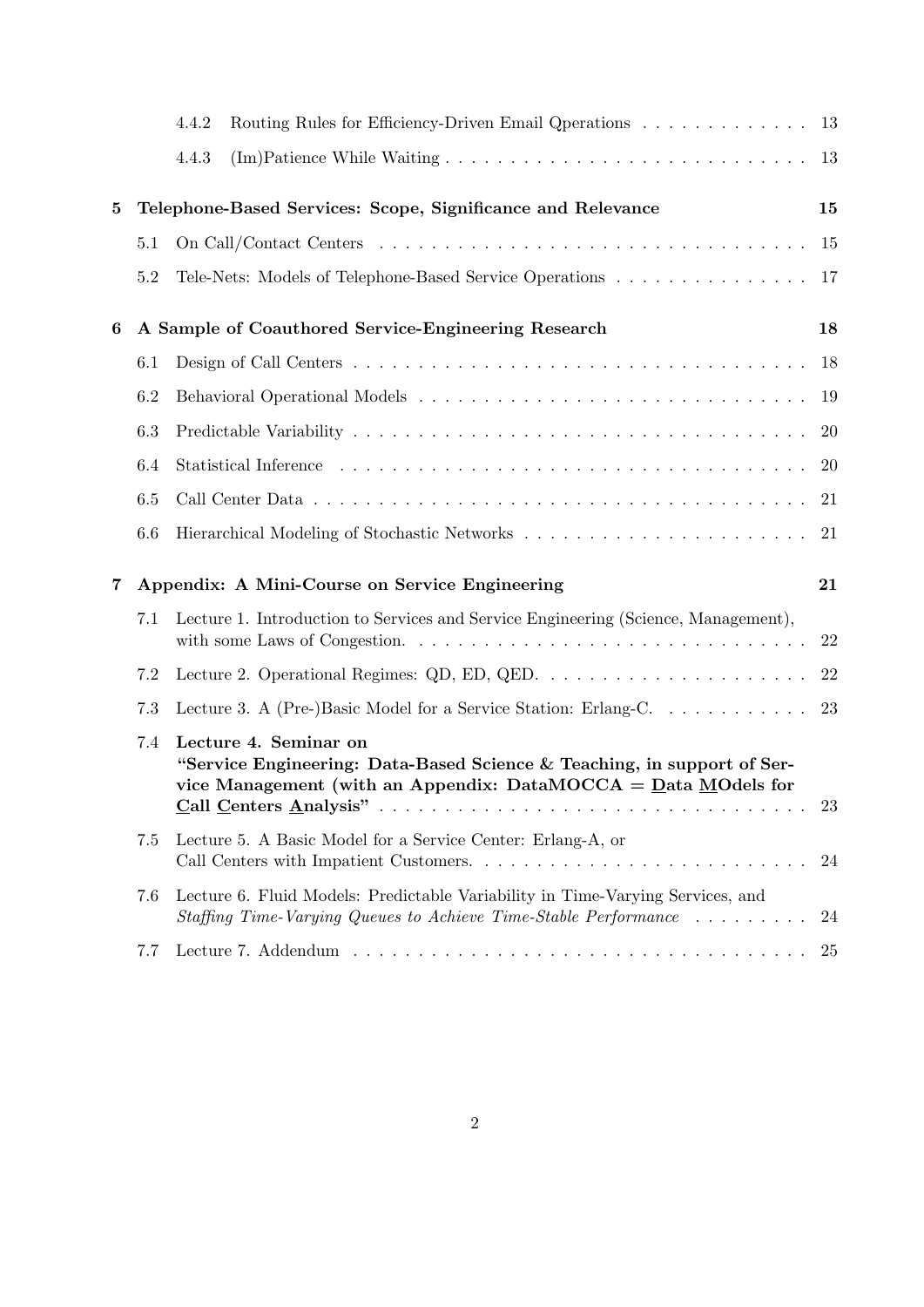## 1 Introduction

This is a teaching note on "Service Engineering", in which I summarize some thoughts about Services, Service Engineering/Science/Management, Queueing Theory/Science, and the likes. <sup>1</sup>

The objects under discussion are *Service Networks*: these include public service centers (municipal, justice, government), telephone services (business and marketing, emergency, assistance), banks and insurance (front and back office), hospitals (emergency rooms, outpatient clinics, operating rooms), airports, supermarkets, maintenance and field-service operations, some transportation systems, and even more. (In many such systems, the network-view, as opposed to that of a onestop service-station, is useful.) The main motivators for my research have been tele-services, in which customers and servers are remote from each other. Communication in tele-services is through snail-mail, fax, electronic-mail, interactive-voice-response, telephone and increasingly the Internet. However, existing tele-services are predominantly telephone-based, hence our heavy emphasis on Telephone Call Centers.

Successful design, analysis and management of services must often be multi-disciplinary, fusing ingredients from Operations Research, Statistics, Industrial Engineering; Game Theory, Economics; Sociology, Psychology; Management Information Systems, Computer Science, and even more. (The relevance of these disciplines should be intuitively clear. Significantly, all are taught, under a single roof, at the Faculty of Industrial Engineering & Management, Technion.) However, my background and interests render my research, and hence also my teaching, biased towards Service Operations, viewing these through the mathematical lenses of queueing theory. Alternative views of Services, for example Service Marketing or R&D, are of course viable and important as well.

In the text that follows, I start with a macro-view of Services in our society. Next, I gradually narrow the scope to Service Engineering, Service Networks (Stochastic and Deterministic/Fluid), and Queueing Theory/Science. The discussion will be then specialized to Tele-Networks and further to Call/Contact Centers. I conclude with some details on relevant Service-Engineering research, emphasizing the contributions of my students and colleagues that have made my teaching, and the research supporting it, both possible and enjoyable.

## 2 Some Background on Services

The phenomena and statistics, here and later, are mainly from Israel and the U.S.A. Some data is somewhat old. Nevertheless, I have sound reasons to believe that the facts are representative of todays reality and they apply to Europe as well.

• Scope - Services are Central in our Life: Service functions include financial services (eg., banking, insurance, real-estate), distributive services (transportation, information), utility, social (medical, education, government), hospitality and entertainment, wholesale and retail trade, professional (legal, engineering), and more. Service interfaces include face-to-face, telephone, internet, chat, fax, snail-mail, and more.

<sup>1</sup>For further impression on the subject, see the Appendix: Mini-Course on Service Engineering.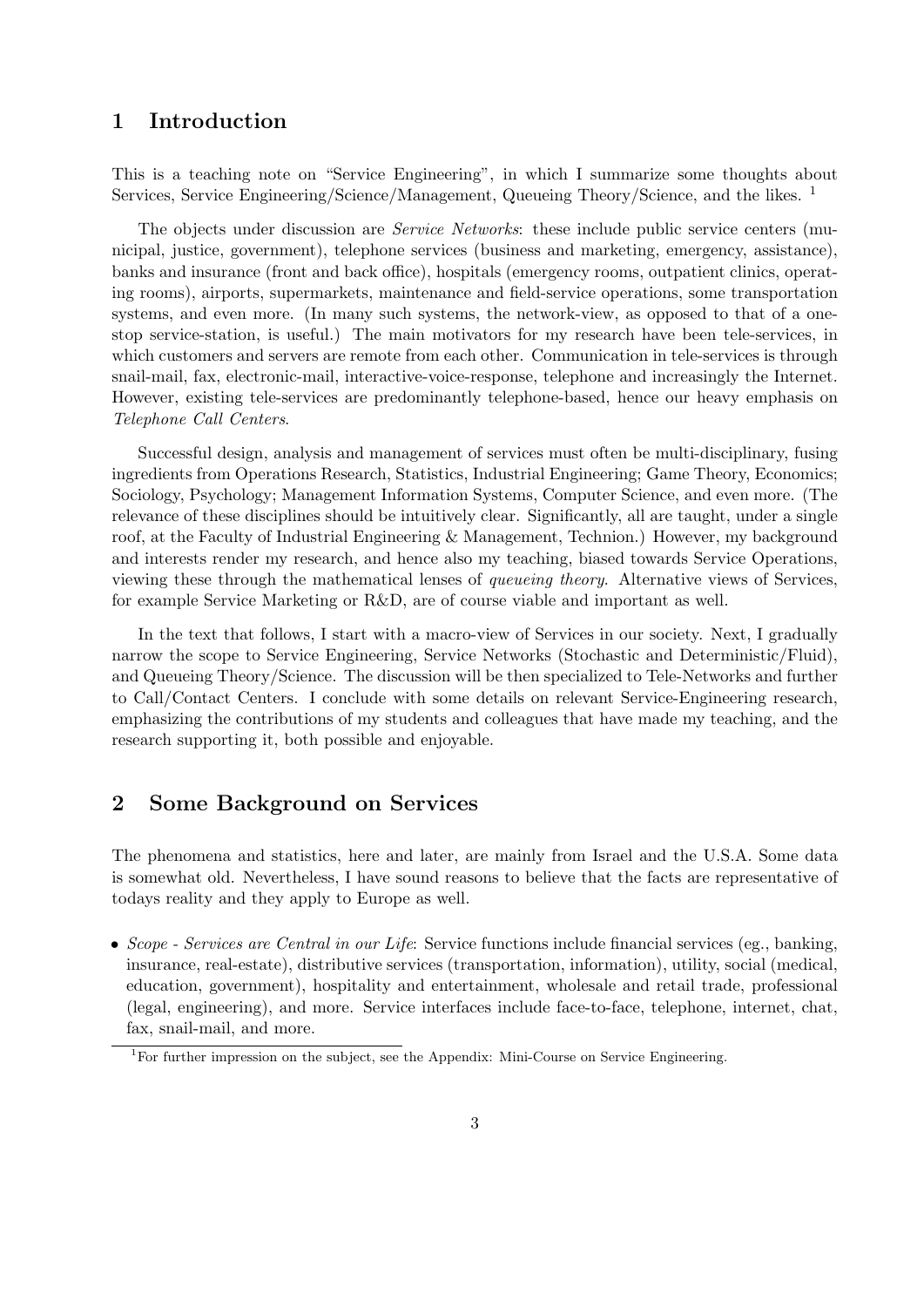• Economics - Services are Vital for Economic Viability:

U.S.A. (Excerpts from the Economist, September 29th, 2005) "For the first time since the industrial revolution, fewer than 10% of American workers are now employed in manufacturing. And since perhaps half of the workers in a typical manufacturing firm are involved in service-type jobs, such as design, distribution and financial planning, the true share of workers making things you can drop on your toe may be only  $5\%$ . Our figure of  $10\%$  comes from dividing the number of manufacturing jobs - just over 14m, say the latest figures - by an estimated total workforce (including the self-employed, part-timers and the armed forces) of 147m. Indeed, most people today work in services: in America, as many as 80%. But this trend is hardly new. As early as 1900, America and Britain already had more jobs in services than in industry."

Israel: In 1995, the total number of employed civilians in Israel amounted to about 2 million people. Out of these, 68.2% (about 1.4 million) were employed in Services, 28.9% in Industry and 2.9% in Agriculture. Furthermore, between 1995 and 1996, the sectors with the largest increase in the number employed were Communication and Transportation (about 10%) and Business Activities and Banking (8%). Health and Welfare services also enjoyed an increase of about  $4\%$ , while Industry was stable and Agriculture declined by about  $11\%$ . This profile is consistent across other economic measures (for example GDP).

• Productivity - Services are Lagging Behind Agriculture and Manufacturing:

U.S.A. During 1980-1990, annual productivity growth rate averaged 3.3% in manufacturing (recovering from  $1.4\%$  during 1970-1980) but it was only  $0.8\%$  in services (stagnating from  $0.7\%$ over the previous 10 years).

Israel: Between 1986 and 1996, Israels productivity growth averaged annually 8% in agriculture, about 1% in Industry, 1.5% in Services and Commerce and about 3% in Communication and Transportation.

• Trends - Convergence of Services and Manufacturing around the Customer: Given the compression of product life-cycles (due to time-based competition), explosion of product variety (due to required customization), and heightened expectations for after-sale support, the manufacturing supply-chain has been moving closer to the service-model in which the (production) process and the product essentially coincided. In other words, products are increasingly service-intensive in that customers' interaction with the manufacturer or its service representative (contact-time) prevails throughout the products' life-cycle. (See also the discussion below on Outsourcing). This amplifies customers contact-time as a fundamental product attribute, just as in services.

Conversely, insatiable customer demand for services has led to scales and scope that necessitate frequent redesign of existing services and creation of new ones, all enabled through information and automation technologies. These technologies are capital-intensive enough to deserve sound management, engineering and scientific principles which, traditionally, "only manufacturing was acknowledged as being worthy of."

• Trends - Outsourcing: Rather than buying and maintaining a car-fleet, why not let a leasing company do it for you? Rather than setting-up and running a help desk for technical support, with its costly fast-to-obsolete hardware, growing-sophisticated software, highly skilled peopleware and ever-expanding infoware, why not let an outsourcing company do it all for you? Indeed,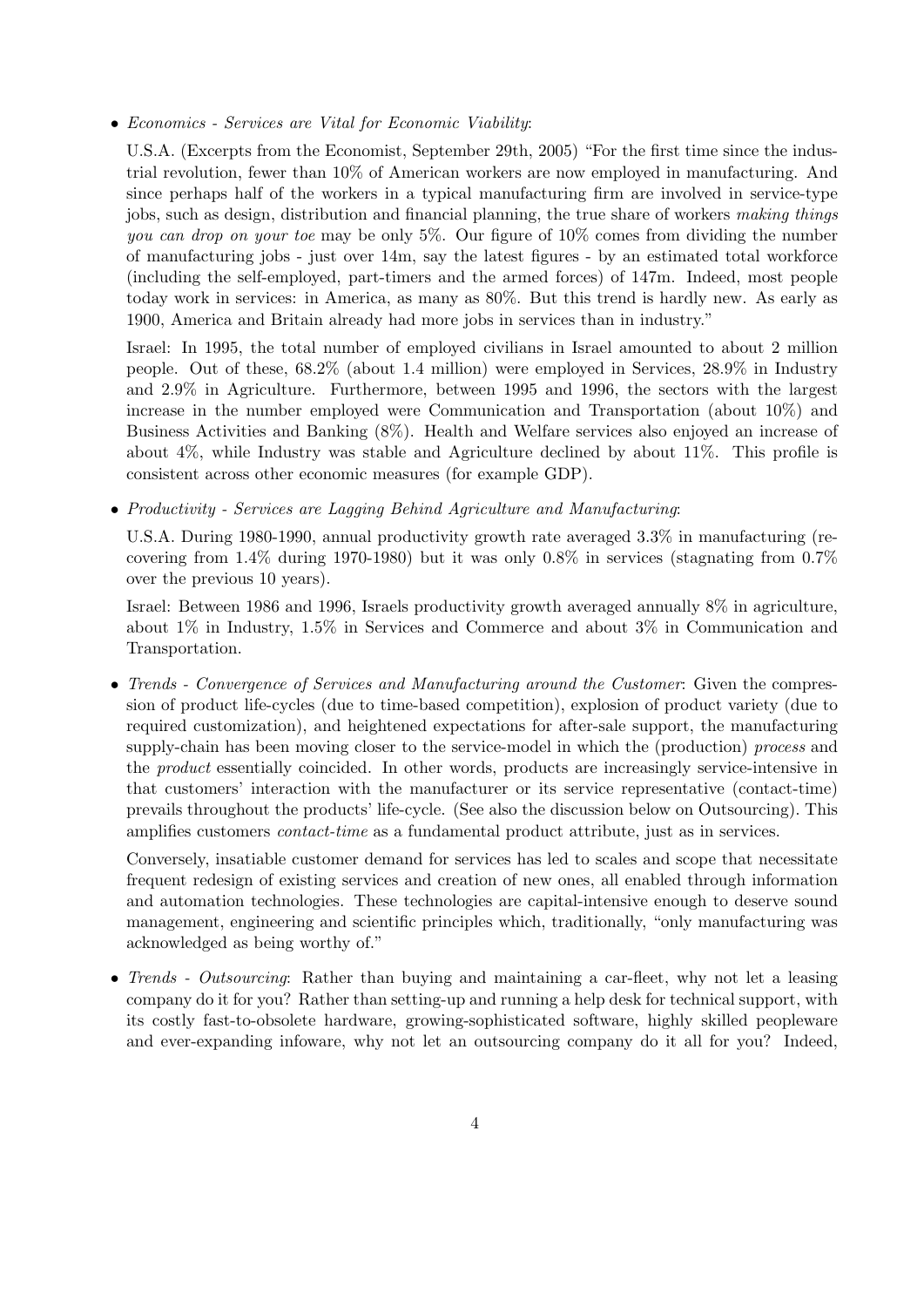"everything is becoming a service" in that, more and more, customers are buying the services that products render, rather than buying the products themselves.

• Trends - Manufacturing or Services? A redundant distinction? (More excerpts from the Economist, September 29th, 2005) "Any analysis of labour-market trends soon gets bogged down in a statistical swamp. For instance, a small part of the fall in manufacturing jobs is a statistical illusion caused by manufacturers contracting out services. If a carmaker stops employing its own office cleaners and instead buys cleaning services from a specialist company, then output and employment in the service sector appear to grow overnight, and those in manufacturing to shrink, even though nothing has changed.

More generally, the line between manufacturing and services is blurred. McDonalds counts as a service company, but a visit to any of its restaurants puts one in mind of an industrial assembly line, turning out cooked meat products. Similarly, an increasing slice of value-added in manufacturing consists of service activities, such as design, marketing, finance and after-sales support. Last but not least, Britains number-crunchers stick The Economist, along with the whole publishing and printing industry, in manufacturing, even though almost all our staff are engaged in service-like activities. The division between manufacturing and services has become redundant. A more sensible split now is between low-skilled and high-skilled jobs. Neither manufacturing nor services is inherently better than the other; they are interdependent. Computers are worthless without software writers; a television has no value without programmes. The issue is not whether people work in factories or not, but whether they are creating wealth. Manufacturing once delivered the highest value-added; high-tech industries, such as drugs and aerospace, still do. But in developed economies today, telecoms, software, banking and so on can create more wealth than making jeans or trainers. Writing a computer program creates more value than producing a computer disc. Before long no one will much care whether firms are classified under manufacturing or services. Future prosperity will depend not on how economic activity is labelled, but on economies' ability to innovate and their capacity to adjust."

Relevance to Engineering, Science, Management and more specifically to Operations Research, Industrial Engineering, Statistics, Marketing, Computer Science, Information Systems, Psychology,...: Consider the centrality of Services in our life and economy, the yet superior efficiency of manufacturing and agriculture, the trends described above, and the fact that so many university graduates are employed in the service sector. All this, plus intrinsic interest in service-topics, highly suggest that the Science, Engineering and Management of Service Networks, as has been and will now be described, should occupy a central role in our teaching and research agenda.

## 3 Service Networks: Models of Congestion-Prone Service Operations

The title of the present section, as well as the title of this note, reflects my (biased) angle on service operations - I often view them as stochastic (random) or deterministic (fluid) systems, within the Operations Research paradigm of Queueing Networks. To support this view, let me first present my conception of the role of Queues in services, from the perspectives of customers, servers and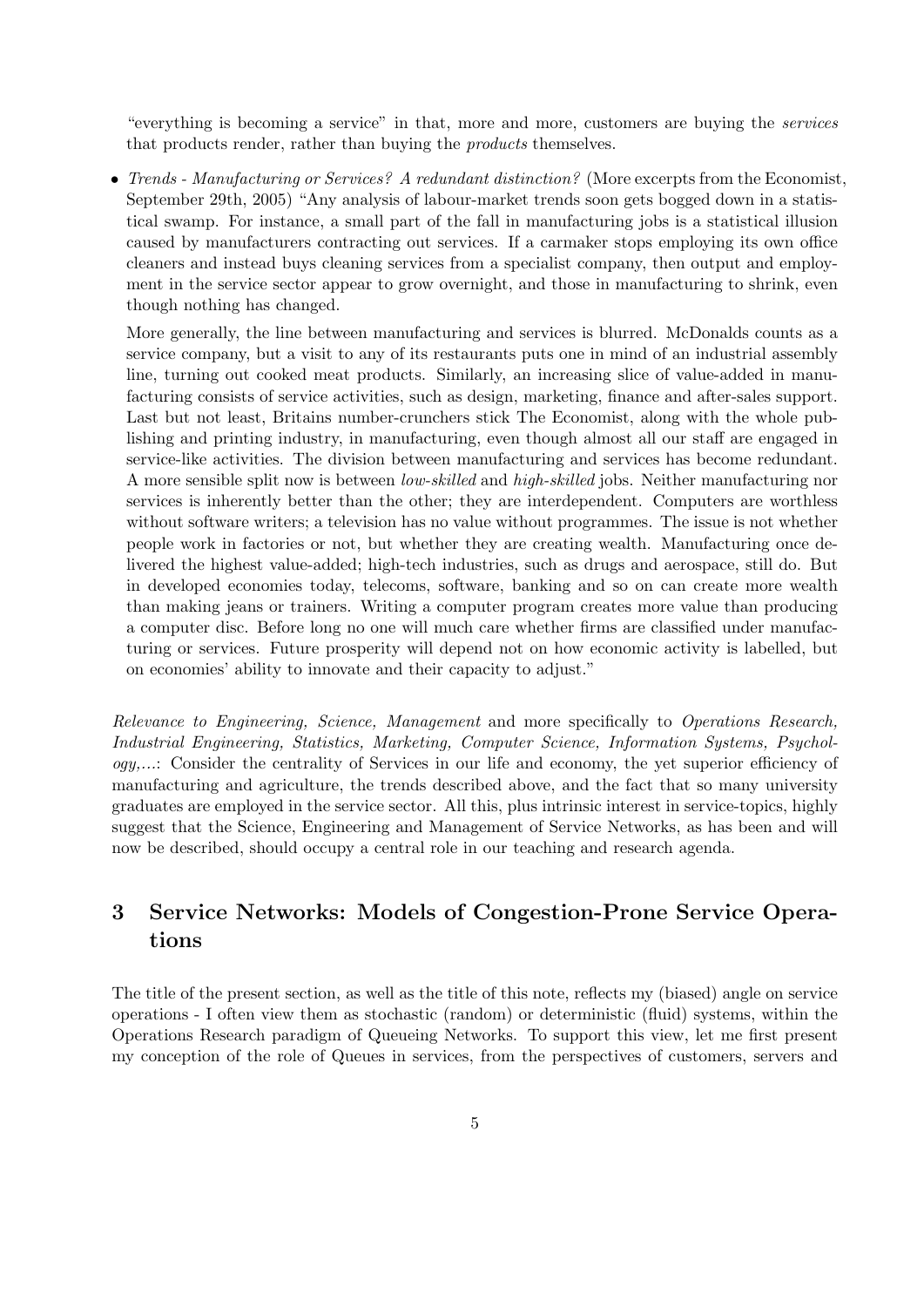managers. I shall then describe Service Networks, continuing with relevant queueing-theory history and concluding with the fluid-view of service networks.

### 3.1 On Queues in Service

Queues in services are often the arena where customers, service-providers (servers) and managers interact (establish contact), in order to jointly create the service experience. Process-wise, queues play in services much the same role as inventories in manufacturing (see JIT = Justin- Time, TBC = Time-based-Competition, etc.) But, in addition, "human queues" express preferences, complain, abandon and even spread around negative impressions. Thus:

- Customers treat the queueing-experience as a window to the service-providing party, through which their judgement of it is shaped for better or worse.
- Servers can use the queue as a clearly visible proxy for the state of the system based on which, among other things, service protocols can be exercised (eg. customers priorities).
- Managers can use queues as indicators (queues are the means, not the goals) for control and improvement opportunities. Indeed, queues provide unbiased quantifiable measures (these are not abundant in services), in terms of which performance is relatively easy to monitor and goals (mainly tactical and operational, but sometimes also strategic) are naturally formulated.

My point of view is thus clear: the design, analysis and management of queues in service operations could and should constitute a central driver and enabler in the continuous pursuit of service quality, efficiency and profitability.

### 3.2 On Service Networks and their Analysis

Service Networks here refer to dynamic (process) models (mostly analytical, sometimes empirical, and rarely simulation) of a service operation as a queueing network. The dynamics is that of serving human customers, either directly face-to-face or through phone-calls, email, internet etc. Informally, a queueing network can be thought of as consisting of interconnected service stations. Each station is occupied by servers who are dedicated to serve customers queued at the station. In the simplest version, the evolution over time is stationary as statistically-identical customers arrive to the station either exogenously or from other stations. Upon arrival, customers join a queue and get served first-come-first-served. Upon service completion, customers either leave the network or move on to another station in anticipation of additional service. Extensions to this simplest version cover, for example, models with non-stationary arrivals (peak-loads), multi-type customers that adhere to alternative service and routing protocols, customers abandonment while waiting, finite waiting capacities that give rise to blocking, splitting and matching of customers and more.

In analyzing a Service Network, I find it useful to be guided by the following four steps (though, unfortunately, most often only the first three are applied/applicable):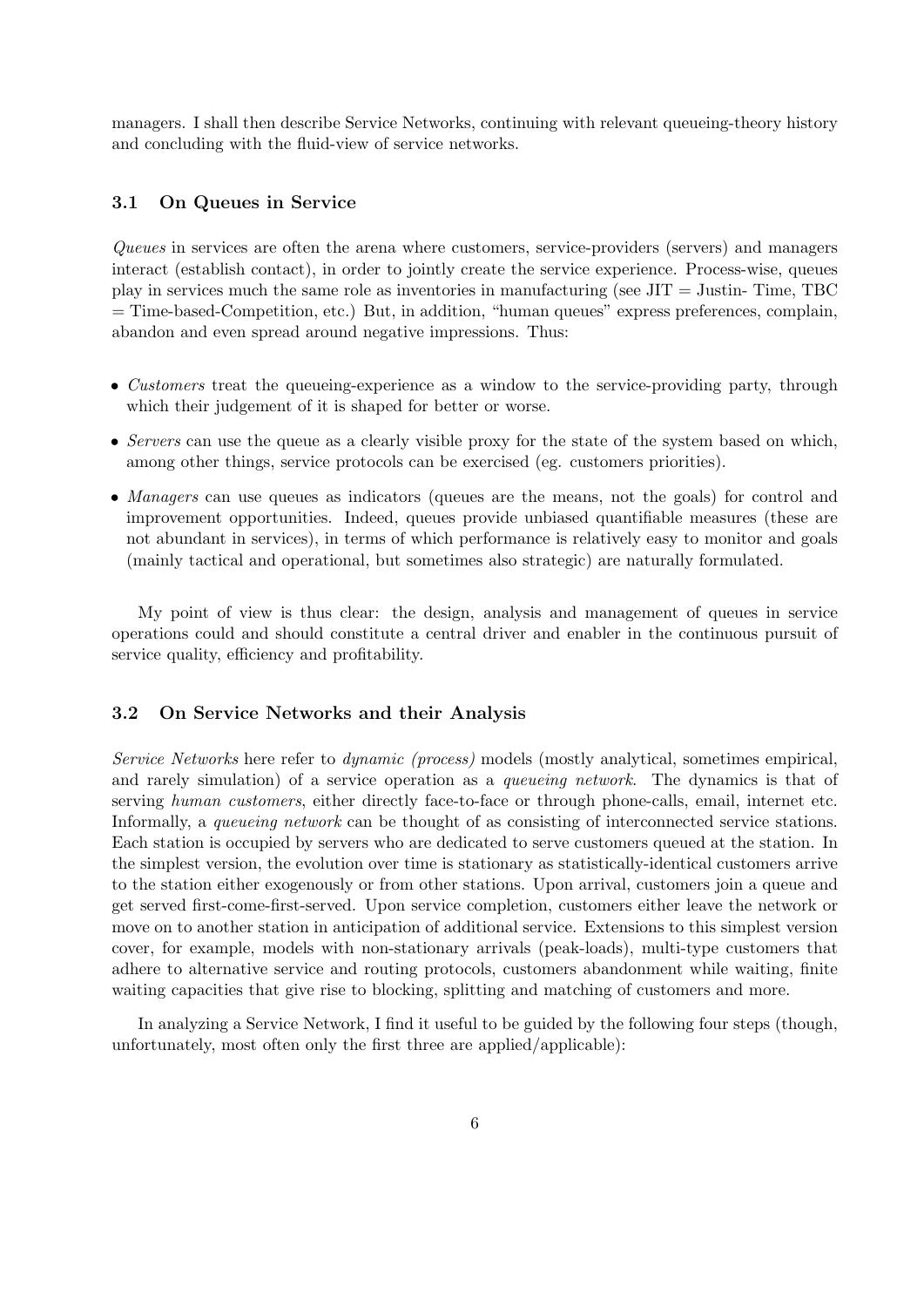- Can we do it? Deterministic capacity analysis, via process-flow diagrams (spreadsheets, linear programming), which identifies resource-bottlenecks (or at least candidates for such) and yields utilization profiles.
- How long will it take? Typically stochastic response-time analysis, via analytical q-net models (exact, approximations) or simulations, which yields congestion curves. Note: When predictable variability prevails and dominates then the Fluid View is appropriate; the analysis is then deterministic, via inventory buildup diagrams. (e.g., The trucks of National Cranberries.)
- Can we do better? Sensitivity and Parametric ("what-if") analysis, of Measures of Performance (MOP's) or Scenarios, which yields directions and magnitudes for improvements.
- How much better can we do? or put simply: What is optimal to do? via Optimal Control (exact, asymptotic) that is typically difficult but becoming more and more feasible.

I usually demonstrate these four steps in class via models of Dynamic-Stochastic (DS) PERT/CMP networks (sometimes referred to as fork-join or split-match networks). These are also convenient means to expose the two major types of *operational queues*: there are either *resource* queues, where the wait is for a resource to become available, or synchronization queues, where the wait is for a precedence constraint to be fulfilled.

### 3.3 Some Relevant History of Queueing-Theory

The father of Queueing Theory is the Danish Telecommunication Engineer Agner Krarup Erlang who, around 1910-20, introduced and analyzed the first mathematical queueing models. Erlang's models are standardly taught in elementary/introductory academic courses (for example  $M/M/n, M/M/n/n$ , as they are still corner-stones of today's telecommunication models (where  $M/M/n/n$  is known as Erlang-B, "B" apparently for Blocking - the central feature of this model, and  $M/M/n$  is referred to as Erlang-C, "C" conceivably because it is a subsequent to "B"). Moreover, and more relevant to our present discussion,  $M/M/n$  is still the work-horse that supports workforce decisions in telephone call centers.

Another seminal contributor to Queueing Theory, Scandinavian (Swedish) as well, is Conny Palm, who in 1940-50 added to Erlang's  $M/M/n$  queue the option of customers abandonment. I shall refer to Palm's model as Palm/Erlang-A, or just Erlang-A for short (unfortunately and perhaps unjustly to Palm, but Erlang "was there first".) The "A" stands for Abandonment, and for the fact that Erlang-A is a mathematical interpolation between Erlang-B and Erlang-C. Palm, however, has been mostly known for his analysis of time-varying systems, also of great relevance to service operations.

A next seminal step (one might say a "discontinuity" in the evolution of Queueing Research) is due to James R. Jackson, who was responsible for the mathematical extension of Erlang's model of a single queueing-station to networked queueing stations, or Queueing Networks, around 1955- 1965. Jackson was motivated by manufacturing systems and actually analyzed open and semiopen networks. Closed networks, relevant to healthcare as it turns out, were analyzed in the mid 60's by William J. Gordon and Gordon F. Newell. Interestingly, Newell, who passed away only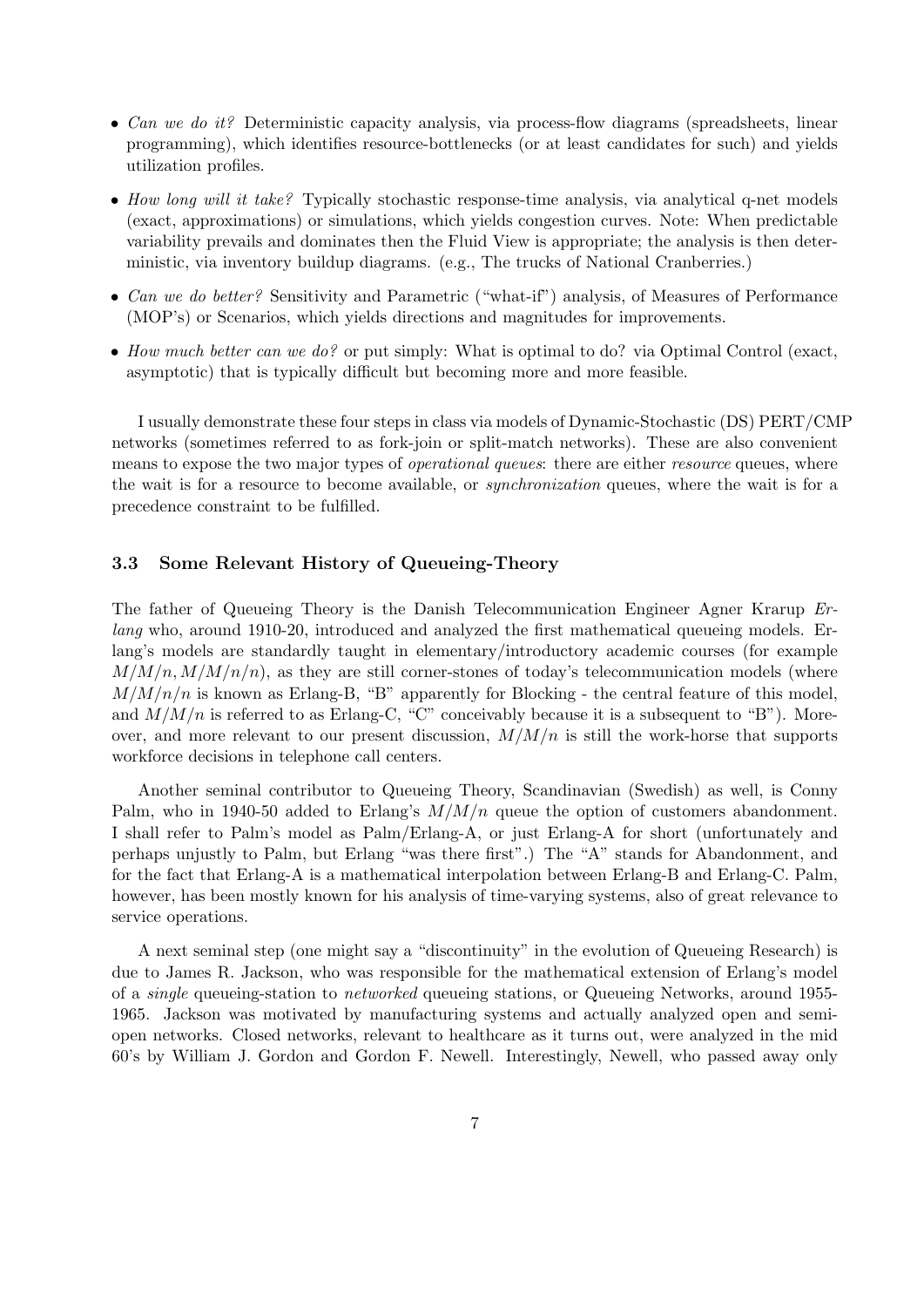recently, was a Transportation Engineer at Berkeley (I am not sure if and why closed networks are natural for transportation) that was the earliest influential advocator of incorporating Fluid Models as a standard part of Queueing Theory - see his text book (Applications of Queueing Theory, 1982). A student of Newell, Randolph W. Hall, who is currently a Professor at USC, wrote an excellent Queueing book (Queueing Methods for Services and Manufacturing, 1991) that has greatly influenced my teaching of Service Engineering; Hall is currently working on healthcare systems, adopting the fluid-view (described below) to model the flows of patients in hospitals.

Jackson networks are the simplest theoretically tractable models of queueing networks. (Their simplicity stems from the fact that, in steady state, each station in the network behaves like a naturally-corresponding birth-death model, independently of the other stations.) The next step beyond Jackson networks are BCMP/Whittle/Kelly networks, where the heterogeneity of customers is acknowledged by segregating them into classes. But service operations often exhibit features not captured by Jackson and BCMP/Whittle/Kelly networks. Further generalizations are therefore needed, which include precedence constraints (fork-join, or split-match networks), models with one-to-many correspondence between customer types and resources (skills-based routing, agile workforce), and models that exhibit transient behavior.

The key tradeoff in running a service operations is that between service efficiency and quality, which queueing models are ideal to accommodate. This tradeoff is most delicate in large systems (many servers), but here exact analysis of queueing models turns out limited in its insight. This was already recognized by Erlang who thus resorted to approximations. However, the first to put Erlang's insight on a sound mathematical footing were Shlomo Halfin and Ward Whitt, at the early 80's, in the context of mainly Erlang-C. They introduced what we shall call QED Queues, which stands for queues that are both Efficiency- and Quality-Driven, hence their name. QED Q's emerge within an asymptotic framework that theoretically and insightfully supports the analysis of the efficiency-quality tradeoff of many-server queueing systems.

Prime examples of QED Q's are well-run telephone call centers; but to properly model these, one must generalize the Halfin-Whitt framework to allow for customers' impatience. This was done in a Technion M.Sc. thesis by Ofer Garnett, in the late 90's, and later published with Marty Reiman. At that same time, a generalization of the Halfin-Whitt framework to time-varying Jackson-like networks was carried out with Bill Massey and Marty Reiman (under the name Markovian Service Networks). In analogy to QED Q's, there are also ED (Efficiency-Driven) and QD (Quality-Driven) queues, all arising from asymptotic analysis as well: Erlang-C, in these three operational regimes, was treated with Sem Borst and Marty Reiman; generalizations to Erlang-A and relatives is the subject of a Technion Ph.D. thesis by Sergey Zetlyn. The research-part of the website of Ward Whitt is recommended for further references on QED/ED/QD Q's.

Thus, since the 60's, queueing networks have been successfully used to model systems of manufacturing, transportation, computers and telecommunication. For us they are models of service systems, in which customers are human and queues, broadly interpreted, capture prevalent delays in the service process. The service interface could be phone-to-phone (naturally measured in units of seconds), or face-to-face (in minutes), fax-to-fax (hours) letter-to-letter (days), face-to-machine (e.g., ATM, perhaps also Internet), etc. The finer the time-scale, the greater is the challenge of design and management. Accordingly, the greater is the need for supporting rigorous models, a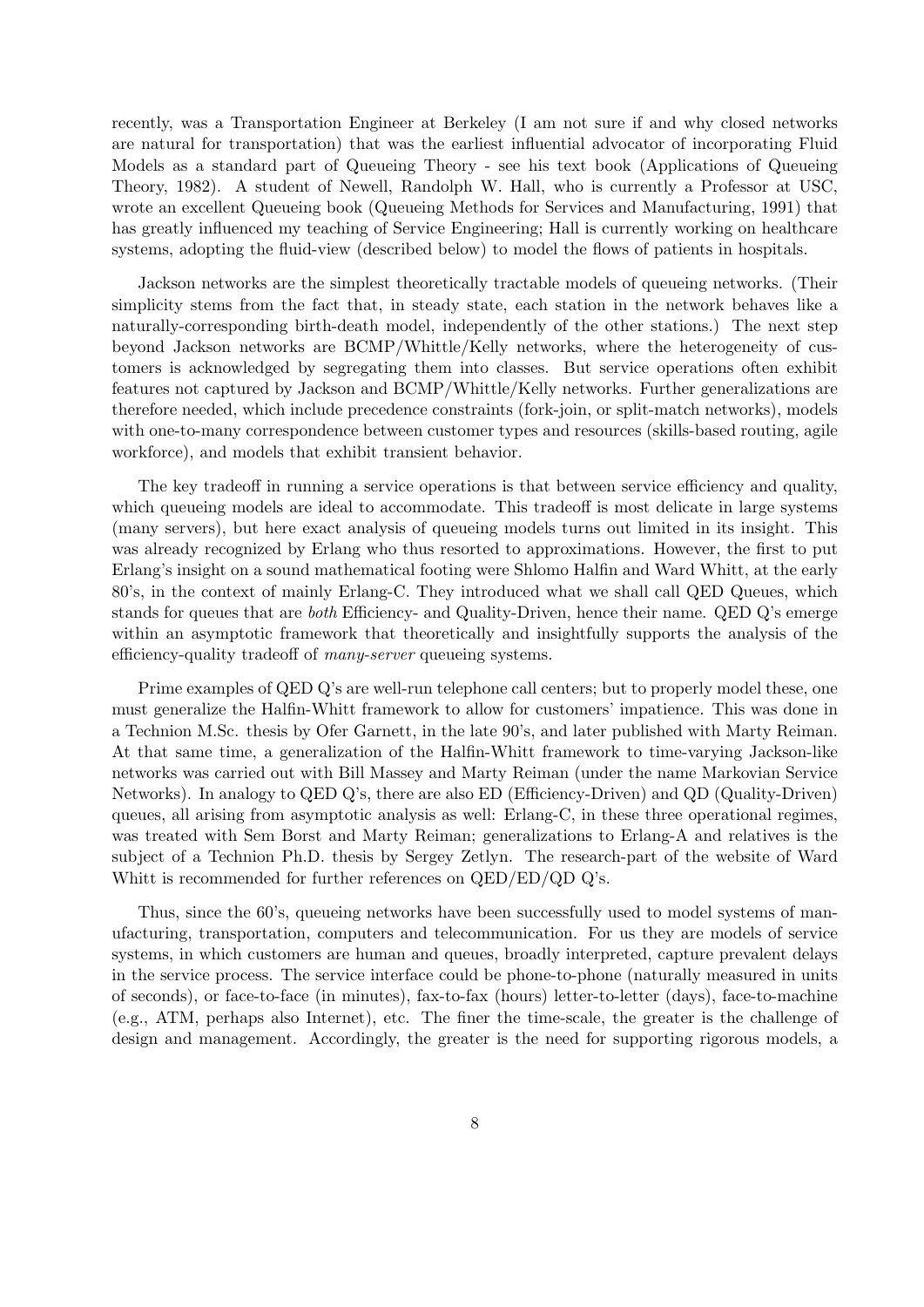need that further increases with scale, scope and complexity.

## 3.4 The Fluid View - Flow Models of Service Networks

Prevalent queueing-network models are *stochastic* (random), in that they acknowledge *uncertainty* as being a central characteristic. In recent years, it has turned out that viewing a q-net through a "deterministic eye", animating it as a fluid network, is often appropriate and useful. For example, the Fluid View often suffices for bottleneck analysis (the "Can we do it?" step, mentioned above), motivating congestion laws (eg. Little's Law) and crude staffing.

Some illuminating "Fluid" quotes:

- "Reducing letter delays in post-offices": "Variation in mail flow are not so much due to random fluctuations about a known mean as they are time-variations in the mean itself ... Major contributor to letter delay within a postoffice is the shape of the input flow rate: about 70% of all letter mail enters a post office within 4-hour period". (From Oliver and Samuel, a classical 1962 OR paper).
- $\bullet$  " ... a busy freeway toll plaza may have 8000 arrivals per hour, which would provide a coefficient of variation of just 0.011 for 1 hour. This means that a non-stationary Poisson arrivals pattern can be accurately approximated with a deterministic model". (Hall's textbook, pages 187-8). Note: the statement is based on a Poisson model, in which mean = variance.

There is a rich body of literature on Fluid Models. It originates in many sources, it takes many forms, and it is powerful when used properly. For example, the classical EOQ model takes a fluid view of an inventory system, and physicists have been analyzing macroscopic models for decades. Not surprisingly, however, the first explicit and influential advocate of the Fluid View to queueing systems is a Transportation Engineer (Gordon Newell, mentioned previously). To understand why this view was natural to Newell, just envision an airplane that is landing in an airport of a large city, at night - the view, in rush-hour, of the network of highways that surrounds the airport, as seen from the airplane, is precisely this fluid-view. (The influence of Newel1 is clear in Hall's book.)

Some main advantages of fluid-models, as I perceive them, are:

- They are simple (intuitive) to formulate, fit (empirically) and analyze (elementary).
- They cover a broad spectrum of features, relatively effortlessly.
- Often, they are all that is needed, for example in analyzing capacity, bottlenecks or utilization profiles.
- They provide useful approximations that support both performance analysis and control. (The approximations are formalized as first-order deterministic fluid limits, via Functional (Strong) Laws of Large Numbers.)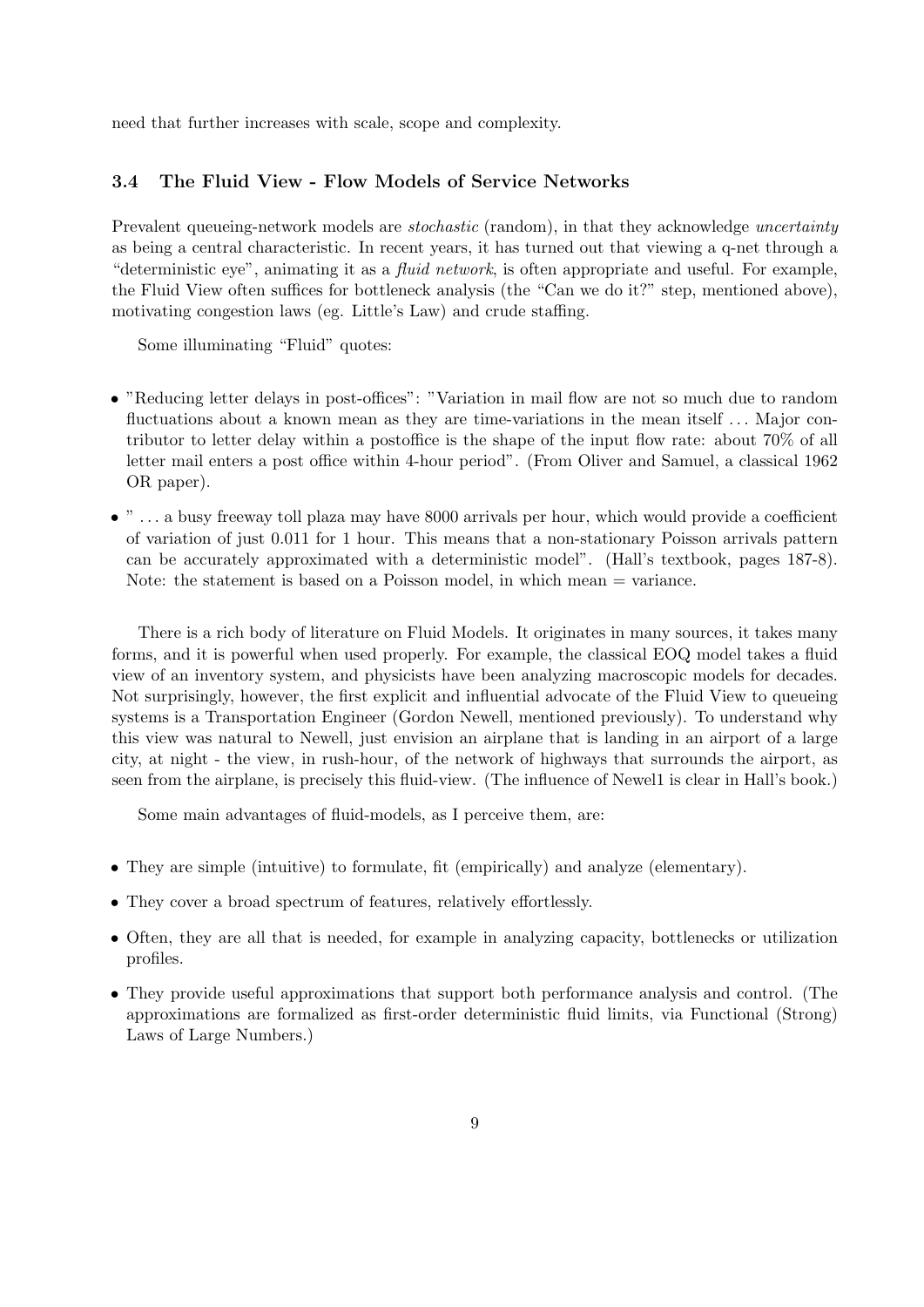Fluid models are intimately related to Empirical Models, which are created *directly* from measurements. As such, they constitute a natural first step in modeling a service network. Indeed, refining a fluid model with the outcomes of Work (Time and Motion) Studies (classical Industrial Engineering), captured in terms of say histograms, gives rise to a (stochastic) service network model, as described previously.

## 4 Service Engineering (Science and Management)

I have been advocating the terminology "Service Engineering" to describe my research, teaching and consulting on (tele-)services. (Service Engineering is to be compared against the traditional Industrial Engineering, and it is to provide an essential support and supplement to Service Management.)

## 4.1 Challenges and Goals

Research, teaching and practice of Service Engineering, as I perceive it, should take a designer's view. Design challenges pertain, for example, to

- Service strategy: determinants of service-quality levels, full- vs. self-service, customization vs. standardization, warranty (after-sales support depth), . . .
- Service Interface (channel): by phone and/or by email, fax, letter, ..., or perhaps face-to-face, . . .
- Service Process: front- vs. back-office or possibly both, sequential or parallel tasks, ...
- Control: who to admit, priority scheduling, skills-based-routing, exploiting idleness, ...
- Resources: staffing how many servers, off- or on-line, shifts structure, ...
- Environment: waiting experience, busy-signal vs. music, information (eg. predicting delay durations),  $\ldots$
- Marketing: customer segmentation, cross- or up-selling, marketing-operations interfaces, ...
- Information Systems: data-base design of call-by-call operational and business data, off-line and on-line queries, . . .
- Human factors: career paths, incentives, hiring policies, FTE's vs. actual workforce levels, ...

The ultimate goal of Service Engineering is to develop scientifically-based design principles and tools (often culminating in software), that support and balance service quality, efficiency and profitability, from the likely conflicting perspectives of customers, servers, managers, and often also society. I find that queueing-network models constitute a natural convenient nurturing ground for the development of such principles and tools. However, the existing supporting (Queueing) theory has been somewhat lacking, as will now be explained.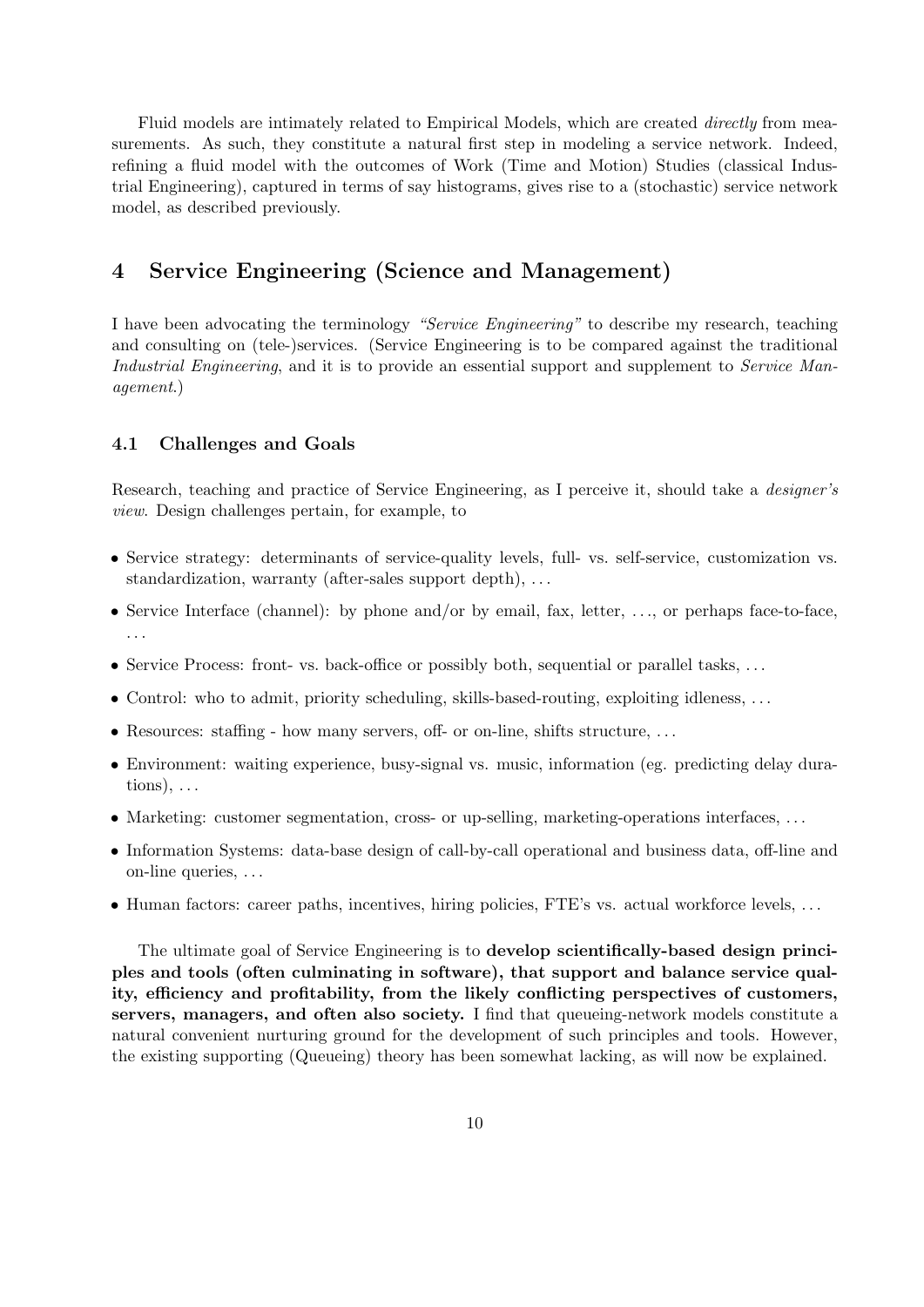#### 4.2 Scientific Perspective

The bulk of what is called Queueing Theory consists of research papers that formulate and analyze queueing models with realistic flavor. Most papers are knowledge-driven, where "solutions in search of a problem" are developed. Other papers are problem-driven, but most do not go far enough to a practical solution. Only some articles develop theory that is either rooted in or actually settles a real-world problem, and scarcely few carry the work as far as validating the model or the solution. In concert with this state of affairs, not much is available of what could be called "Queueing Science", or perhaps the Science of Congestion, which should supplement traditional Queueing Theory with data-based models, observations and experiments. In service networks, such "Science" is lagging behind that in telecommunications, transportation, computers and manufacturing. Key reasons seem to be the difficulty to measure services (any scientific endeavor ought to start with measurements), combined with the need to incorporate human factors (which are notoriously difficult to quantify). Since reliable measurements ought to constitute a prerequisite for proper management (see TQM = Total-Quality-Management, for example), the subject of measurements and proper statistical inference is important in our context.

### 4.3 Re-Engineering Perspective

Service networks provide a platform for advancing, what could be described as, Queueing Science and Management Engineering of Sociotechnical Systems. Management Engineering links Management Science with Management Practice, by "solving problems with existing tools in novel ways". Quoting the late Robert Herman, acknowledged as the "father of Transportation Science", Sociotechnical systems are to be distinguished from, say, "physical and engineering systems, as they can exhibit incredible model complexity due to human beings expressing their microgoals". (Significantly, Herman's models of complexity were nevertheless "tractable through remarkable collective effects"; in other words "laws of large numbers" which, for services as well, turn out to play a central explanatory role.) The approach and terminology that I have been using, namely Service Engineering, is highly consistent with the once influential BPR  $(=\text{Business-Process-Reengineering})$ evolution, as well as with ERP (=Enterprise-Resource-Planning) and CRM (= Customer-Relations-Management), placing heavy emphasis on the process-view and relying heavily on the accessibility of information technology.

#### 4.4 Phenomenology, or Why Approximate

Service systems often operate over finite-time horizons (the notion of steady-state then requires re-interpretation). They employ heterogeneous servers, whose service capacities are time and statedependent. Their customers are "intelligent", who typically (but not always) prefer short queues; they jockey, renege and, in general, react to state-changes and learn with experience. Finally, service systems suffer from high variability – both predictable and unpredictable, and diseconomies of scale – when being decentralized and inefficient (e.g., often FCFS/FIFO is the only option). Such features render the modeling of service networks a challenge and their exact analysis a rarity. This leads to research on approximations, typically short but also long-run fluid and diffusion approximations.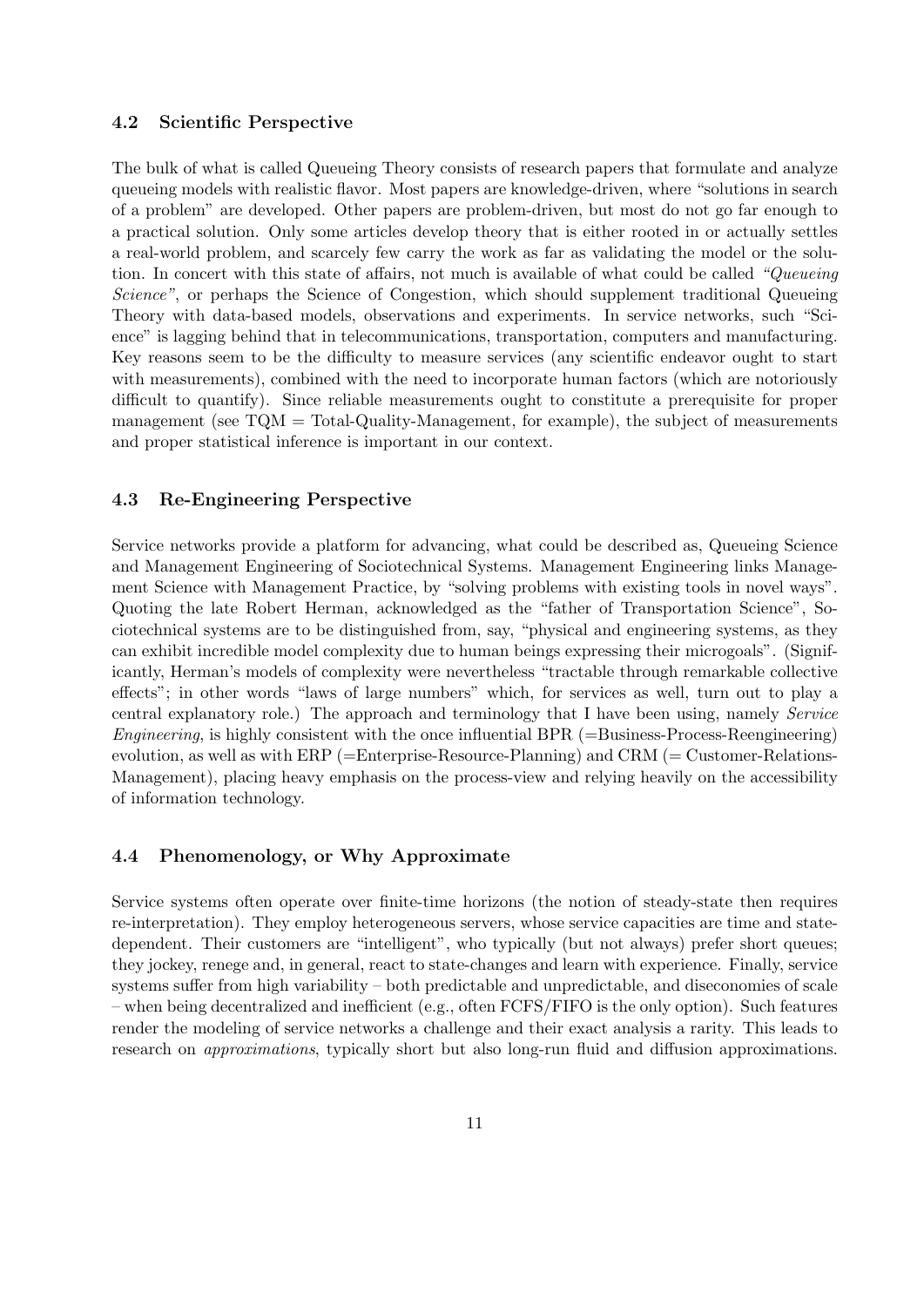Approximations also enhance exact analysis by simplifying calculations and exposing operational regimes that arise asymptotically. (Recall the QD/ED/QED operational regimes.)

The "ultimate products" of approximations are scientifically-based practically-useful rules-ofthumb. Here are three (what I believe to be) convincing examples.

## 4.4.1 Square-Root (QED) Staffing Rules for Moderate-to-Large Telephone Call Centers

The square-root Staffing rule asserts that in a call center that experiences an offered load of R Erlangs (this will be explained momentarily), an appropriate staffing level is about  $R + c\sqrt{R}$ , for some constant c, positive or negative: c is a calculable quality-of-service parameter that reflects the balance between service-level and operational-efficiency (the larger the c the more weight is placed on service quality vs. efficiency).

An implementation of the rule could run as follows: Suppose that 1,000 telephone calls "arrive" to a call center every hour, on average, and that essentially all calls remain online until being served (as opposed to some abandoning due to impatience); suppose that average call duration is 3 minutes, and that its standard deviation is of that same order; finally, assume that an agent's hourly salary is comparable to the cost of one  $n$ -th of a customer's hour waiting (the latter cost being at least its 1-800 waiting cost). Then, with an offered load on the system of  $R = 1000 \times \frac{3}{60} = 50$ hours-of-service per hour (or 50 Erlangs), the average operating costs are minimized by following the square-root staffing rule with  $c = \sqrt{2n/\pi}$ , namely with about  $50 + 10\sqrt{\frac{n}{\pi}}$  agents (or rather FTE's, namely Full-Time-Equivalent service positions).

The square-staffing rule helps explain a phenomenon that had puzzled me for some time: how do call centers that are run by "stochastic-ignorant" managers perform rather acceptably and even better? taking  $c = 0$  in the "recipe"  $R + c\sqrt{R}$  provides an answer, since then the recommended staffing level is simply  $R$ , which is what one would get from merely naive reasoning (stochasticignorant, as previously referred to). One can describe this as obtaining "the right answer for the wrong reasons". To be concrete, in the above example, with offered load of 50 units of service-time per unit of time, assume that callers are moderately patient. Then, staffing with 50 agents will give rise to close to 50% of the callers answered without delay, around 5.5% callers abandoning due to impatience, and those who stay on line served within less than 10 seconds on average; "increasing the operation 8-fold", with an offered load of 400 that is attended to by 400 agents, only 2% would abandon and the rest answered within 3.5 seconds on average (economies of scale).

The square-root staffing rule aims at balancing service quality and efficiency, hence it leads to what one might call a Quality and Efficiency Driven operational regime. Theory tell us that, in that regime, one could expect abandonment rates of about 2-3%, for example. Alternatively, one can derive staffing rules that are Efficiency Driven (ED, leading to 10-20% abandonment) or Quality Driven (QD, with essentially no delays hence no abandonment). The mathematical framework for supporting these staffing rules is asymptotic analysis of *many-server* queues, which turns out to provide remarkably accurate insights (for small systems as well).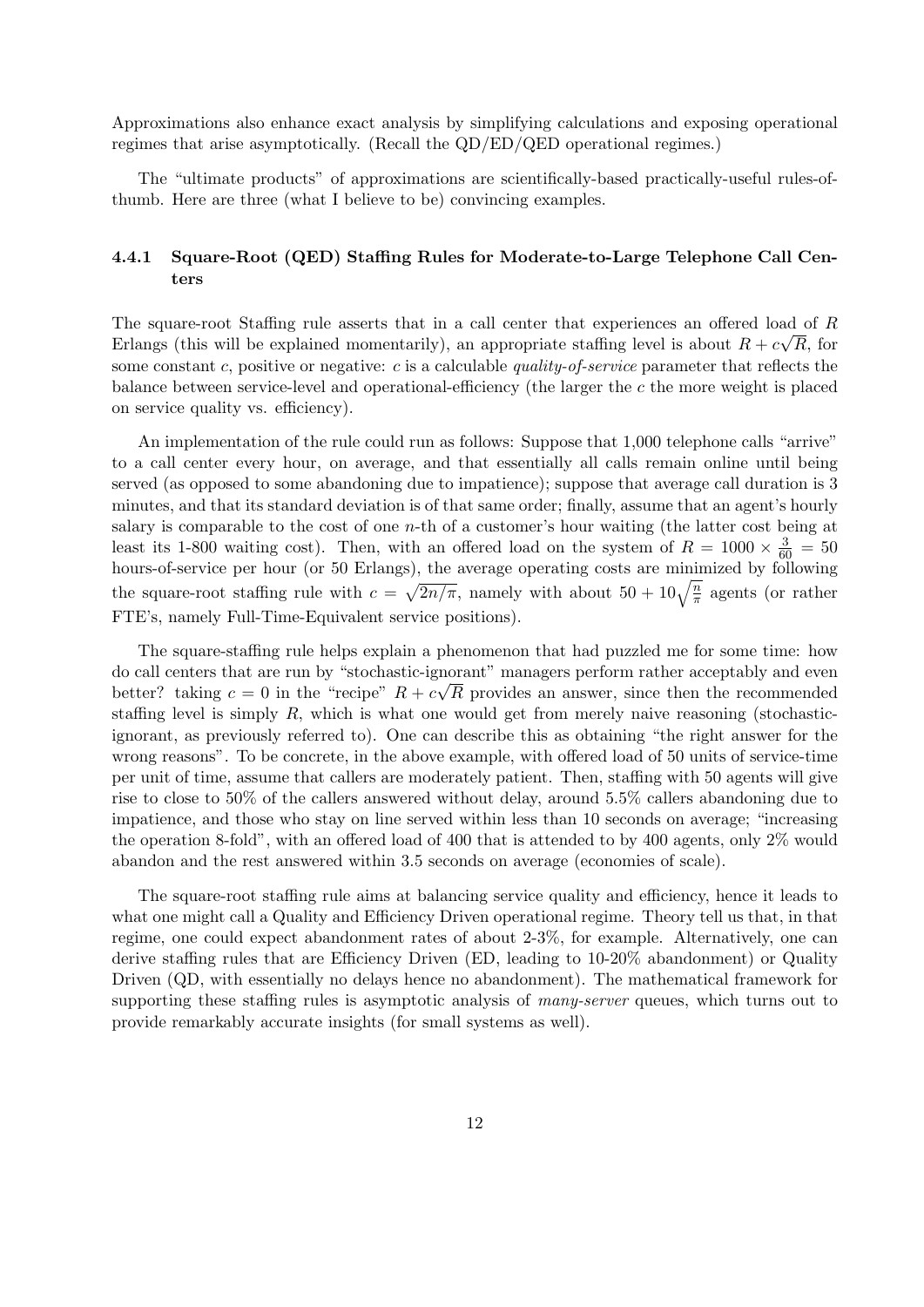#### 4.4.2 Routing Rules for Efficiency-Driven Email Qperations

Suppose that a service operation caters to several types of emails. Specifically, there are several pools of servers working in parallel, and each pool serves its own constituency of email types, with possibly overlaps of constituencies. Control of such a system amounts to, first, routing of emails to pools (either upon arrivals or taken from types-designated queues) and, second, assignments of servers to emails upon service completion.

More formally, let i denote email types (i-emails) and j stand for server pools (j-servers). Let  $\mu_{ij}$  be the average service rate of *i*-emails by *j*-servers. ( $\mu_{ij}$  is the reciprocal of an average service duration;  $\mu_{ij} = 0$  indicates that j-servers cannot serve *i*-emails.) Consider an *i*-email whose sojourn time (waiting + service time) in the system is  $W$ ; then, upon service completion, such an *i*-email incurs a waiting cost of  $C_i(W)$ , where the cost function  $C_i(\cdot)$  is increasing and convex. (Convexity is natural - the longer the sojourn time W the higher is the marginal delay cost  $C_i'(W)$  - the derivative of  $C_i$  at time W; a good example to to have in mind are costs that are quadratic in the delay.)

Assume that such an email system is "well-balanced" and "efficiency-driven" (both concepts can be made mathematically rigorous). Then, the following remarkably-simple strategy turns out essentially cost-optimal (again, in a mathematically precise way): when becoming free at time  $t$ , a j-server chooses for service an *i*-email from its constituency for which  $C'_{i}(W_i(t))\mu_{ij}$  is maximal; here  $W_i(t)$  is the waiting time at time t of the longest-waiting (head-of-the-line) i-email. (In the special case of costs that are quadratic in the sojourn time, this translates to serving the email with the maximal  $W_i(t)\mu_{ij}$  - in words, the email chosen for service is the one with longest weighted waiting time.) It also turns out that the efficiency-driven regime renders irrelevant the decisions about emails that encounter idle servers upon arrival.

### 4.4.3 (Im)Patience While Waiting

The third example is somewhat different than the previous two. Its relation to Approximations is that it shows how to take a complicated reality and reduce it to (approximate it by) a tractable model, then design a *measurable* rule-of-thumb that captures its essence.

I am sure that many of you, at some point, summarized their waiting-experience in terms close to the following: "I expected to wait 10 minutes, I felt like I waited 20 minutes, but after the fact I realized that I actually waited 15 minutes." Since the waiting experience is an important part of the service experience, both psychologically and operationally, this is worth elaborating on. To this end, the waiting experience of a customer can be broken down into the following five components:

- Time that a customer *expects* to wait;
- Time that a customer is *willing* to wait (patience, need) denote it by  $\tau$ ;
- Time that a customer is *required* to wait (offered wait) denote it  $V$ ;
- Time that a customer *actually* waits denote it  $W$ ;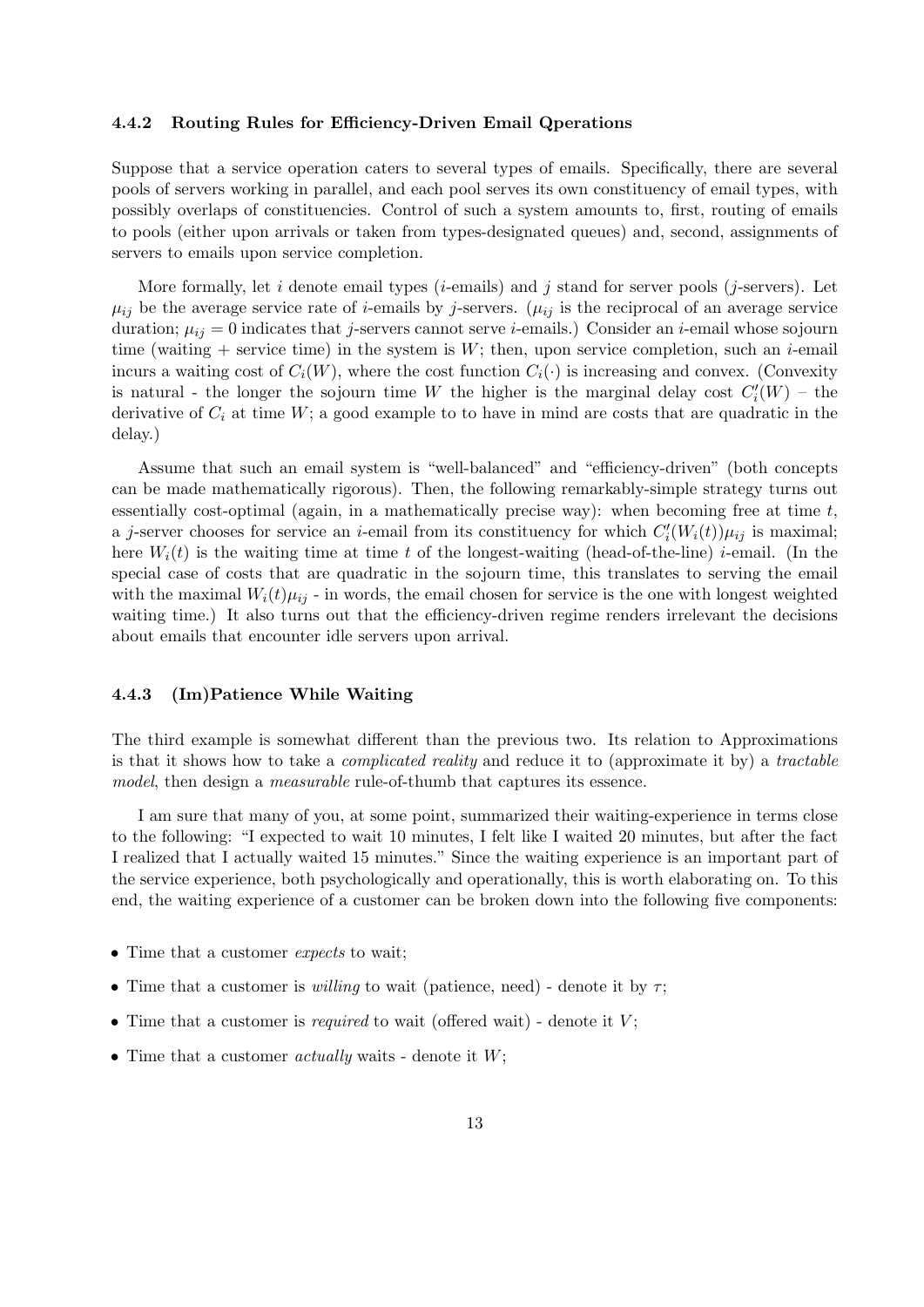• Time that a customer *perceives* waiting.

Each of these five "measures" of waiting-time is relevant and significant in its own right. But accounting for all of them in a model is difficult. Here is an attempt at a simplifying approximation.

For a customer that is experienced, it is plausible that the expected-wait, based on previous perceived-waitings, is close to the offered-wait  $V$ . To a *rational* customer, for lack of a better terminology, it is plausible that the perceived-wait equals the actual-wait. Finally, the actual-wait W is clearly the minimum between  $\tau$  and V: indeed, if  $\tau < V$  the customer abandons and if  $\tau \geq V$  the customer reaches service. One is thus left with the pair  $(\tau, V)$ , which determines all else. And here our operational queueing models, for example Erlang-A, come to the rescue: they accept the time-willing-to-wait  $\tau$  as a model-input and they produce the offered-wait V, and hence also  $W = \min\{\tau, V\}$ , as a model-output. Having W, one can plan staffing levels to satisfy servicequality constraints, for example the least number of servers so that at least 80% of the customers will be waiting 20 seconds or less (formally,  $P\{W \le 20\} \ge 0.8$ ).

The above also helps answer the following question: Can one refer to a customer that is willing to wait 10 minutes as being "patient"? Well, if that customer expected to wait 1 hour, than willing to wait only 10 minutes is a manifestation of impatience; but if the expected wait was 2 minutes, that 10 minutes manifests patience. This suggests to measure "patience" in relative terms, for example through a Patience Index defined as follows:

Patience Index := time willing to wait

\n
$$
= \frac{\text{time willing to wait}}{\text{average patience}}
$$
\n
$$
= \frac{E[\tau]}{E[V]}.
$$

The larger the Patience Index the higher the tolerance with waiting. But, with such a definition, a natural question arises: how would one go about measuring or estimating patience indices? For that, we have developed statistical survival-analysis-based techniques, which require data at the call-by-call (transactional) level. But these are not easy to implement and, perhaps more importantly, transactional data is unfortunately unavailable in most circumstances. Therefore, we wish to introduce an *Empirical* Patience Index, our *rule-of-thumb*, which will serve as an auxiliary measure for the above theoretical patience index. The following has been found very useful and accurate:

Empirical Patience Index := 
$$
\frac{\% \text{ served}}{\% \text{ abandoned}}
$$
.

For example, with an abandonment rate of 20%, our rule-of-thumb suggests that customers are willing to wait 4 times their expected-wait. As a final comment, under certain circumstances we have been able to explain the closeness of the theoretical and empirical indices. However, these explanations are incomplete and hence open up a very interesting research direction.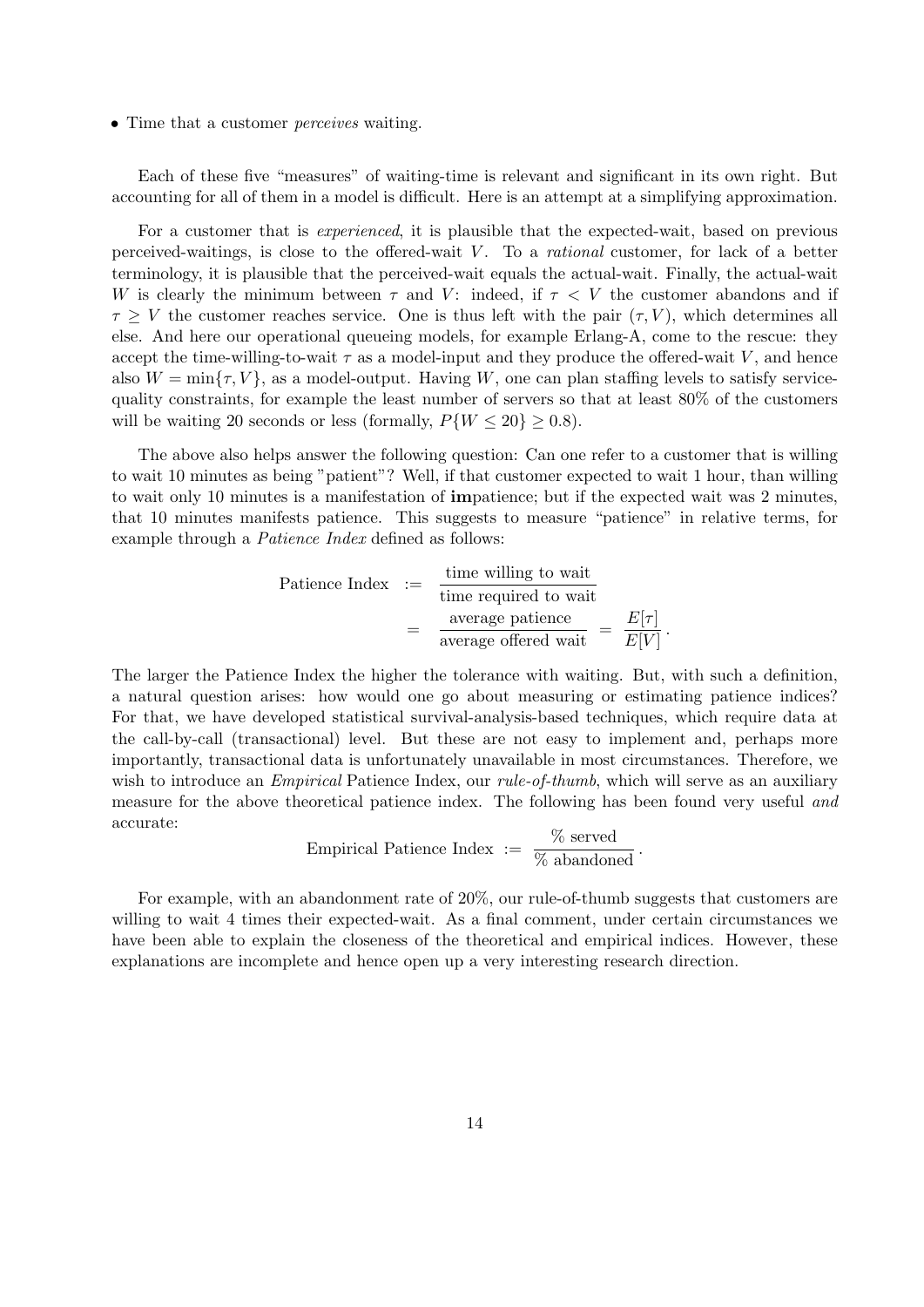## 5 Telephone-Based Services: Scope, Significance and Relevance

## 5.1 On Call/Contact Centers

Call Centers are telephone-based service centers. Contact Centers are their extensions with additional multimedia communication channels, for example emails, internet, chats, etc. Either are viewed by some as the business-frontier and by others as the sweat-shops of the 21-st century. Indeed:

- Scope: The Call Center Magazine is a U.S. monthly magazine (there are several others, for example Call Center Europe) that is dedicated to telephone services. Its readers are typically professionals in the call center industry. They are asked by the magazine to classify themselves according to the following business categories, which amply demonstrate the scope of telephoneservices: advertising, banking, catalog retailer, computing, electronics or software, consulting, credit collection, direct mail marketer, dealer or distributor, entertainment, finance, securities or mutual funds, fund-raising, government, health-care, hospitality, information services, insurance, list or database supplier, manufacturer, market research, professional services, publishing or broadcasting, retailing, telecommunications, telemarketing, transportation, travel or recreation, utility, wholesaler or others.
- Scale: In the U.S., annual telephone sales far exceed 50% of the total business volume. The universal accessibility, time sensibility and cost efficiency in conducting business over the phone has given rise to a huge growth industry (20% growth rate) - the (telephone) call center industry. There are anywhere between 70,000 up to 200,000 call centers, which employ anywhere between 3 to 6.5 million people (more than the entire agriculture sector). Annual expenditures on call centers are estimated between US\$100 to US\$300 billion, with 60-75% labor cost.
- The Agents: Call Centers' agents often suffer from, what could be called, **tele-stress**, which leads to unsatisfied employees who tend to perform at below acceptable standards. Several reasons have been acknowledged as leading to this state of affairs: frequent and intense interpersonal contacts with customers; efficiency demands excessive work load (e.g., intensive call volume, strict response and waiting time metrics); highly-monitored environments with "unseen audience"; advanced information and computer technology, leading to tightly defined dialogues in the form of "screen pops" that contain standard communication scripts, and little or no control over work methods and procedures; finally, often repetitive work that is mostly carried out independently, allowing for little socialization.
- The Challenge of Human Resource Management: A large-scale national survey of management practices and outcomes in the U.S. call center industry, published in 2004, reported that total annual turnover (including quits, layoffs, dismissals, and retirements) average 33%. Outsourced call centers have the highest turnover rates (51%) followed by retail call centers (47%). For grasping these findings, take retail call centers as an example: with a national average of 47% yearly turnover, it is likely that there are call centers with close to 100% turnover rates, meaning that the whole workforce turns over within 1 year. Add to that the fact that, in retail call centers, only 8% have discretion over their pace of work, the average call handling time per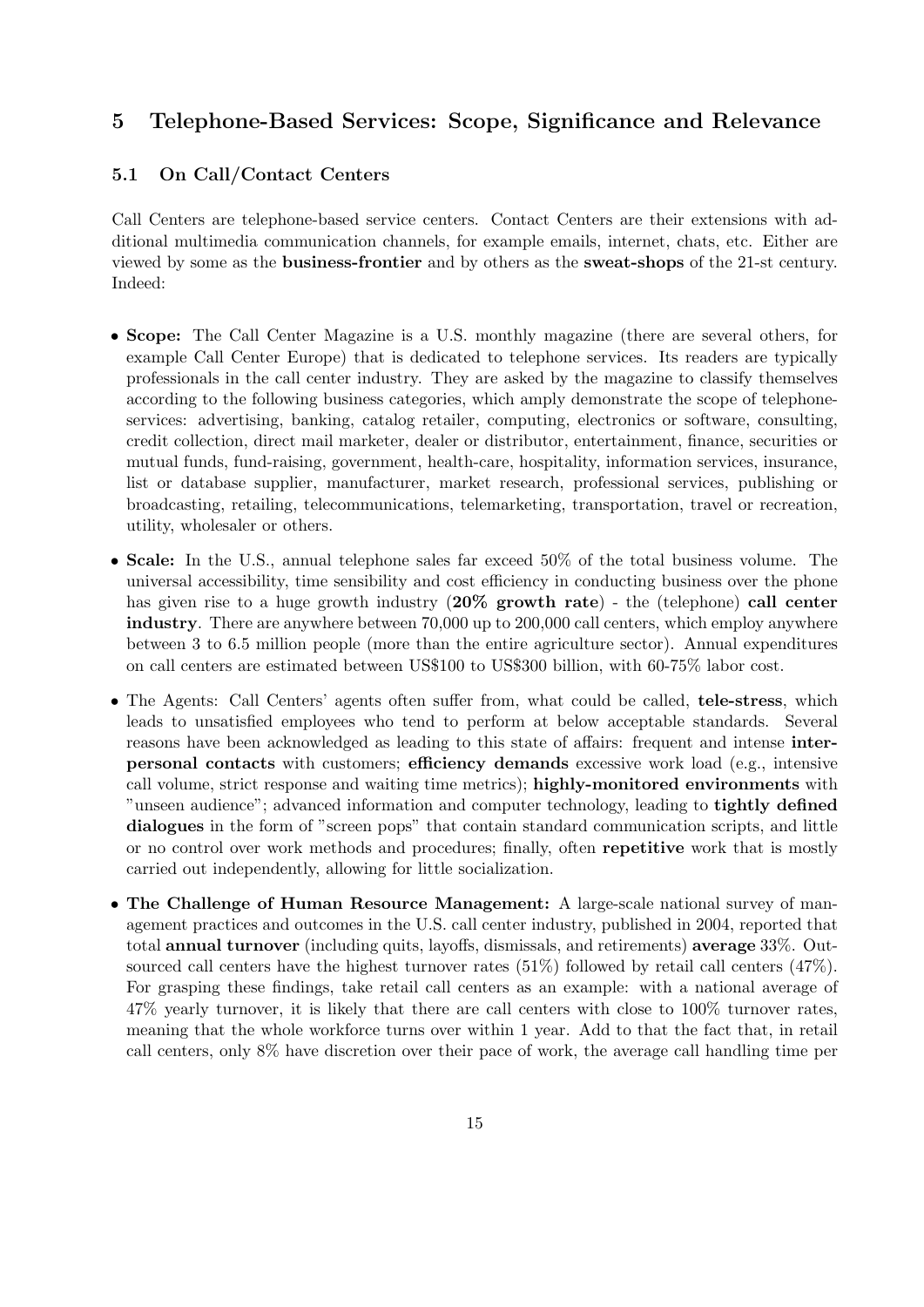customer is 4.7 minutes, ,close to 10% of the workforce is absent on a typical day and, finally, it takes an average of 3 month to become proficient on the job. The challenge in managing a call center hence clearly manifests itself, which explains the terminology " sweatshops of the 21st century", "assembly-lines in the head" or "modern form of Taylorism", "female ghettos"  $(73\%$ female workforce in retail call centers), etc.

- The Customers: Numerous customer surveys are conducted on the quality of telephone services. For example, a 2005 survey of over 2,000 UK mobile users found that a quarter of the young people switched mobile service provider as a result of bad call center customer service, with the situation almost as severe across the broader population. (With UK mobile saturation at over 90%, customer defection in the lucrative 18-29 age bracket is of particular concern to operators who look to this demographic to make up a significant part of their revenues. This age group is also the heaviest users of call centers). Indeed, overall dissatisfaction was high, with over 40% of users polled saying they were unhappy with the customer service they receive from their mobile operator's call center. The five major customer pain-points were, as identified by respondents: Having to repeat a query to more than one agent  $(41\%)$ ; Being kept on hold too long  $(32\% \text{ said})$ they were kept on the line for more than ten minutes while an agent dealt with their enquiry.); Being asked for the same details again and again (29%); The agent lacked the necessary knowledge to deal with my query (27%); And finally, it took a long time to deal with my query (26%)
- National Success: Telecom Ireland, Ireland's premier telecommunications provider, and the Industrial Development Agency of Ireland (IDA Ireland), a government agency that provides assistance for overseas companies setting up in Ireland, jointly created a partnership to ensure that Ireland is Europe's #1 international call center location. And indeed, numerous companies, ranging from Fortune 500 firms to start-ups, have established centralized multilingual call centers that serve Europe, the Middle East, Africa and now even the U.S. markets. In fact, call centers are expanding in most of western Europe. For example, in 2001, an estimated number of 265,000 agents worked in about 2,900 call centers in Germany, at an annual growth rate of about 20%.
- Scale and Scope again, but also Quality: A U.S. sales-company has a call center that attends to 15,000 calls daily (on average); the average duration of a call is about 4 minutes, customers essentially never get a busy-signal and the average wait on the line is below 1 second. A U.S. health-insurance company has more than 40 call centers spread over the country; the largest dozen are networked to allow for centralized load-balancing, thus yielding an average abandonment rate that varies from the negligible to 3% at the most. Finally, Customer Service and Support is an integral part of large U.S. bank, employing about 10,000 highly skilled associates in contact centers located in twenty cities across the United States. These associates provide service and financial solutions to more than 130 million phone-calls and 1.74 million email customers each year; the Interactive Voice Response (IVR) units of that bank handled over 500 millions calls.
- Technical-Support Crisis: In October 1996, the Help Desk Institute had 5,339 members in the U.S. and Canada. The Institute publishes an annual report, which provides a comprehensive look at current practices in the help desk and customer support industry. A typical help desk provides a "single point of contact and responsibility for rapid closure of technology problems," catering to both internal and external customers. The preferred mode of receiving technical services are by telephone, fax or mail. Advice is sought on bug fixes, configuration utilities,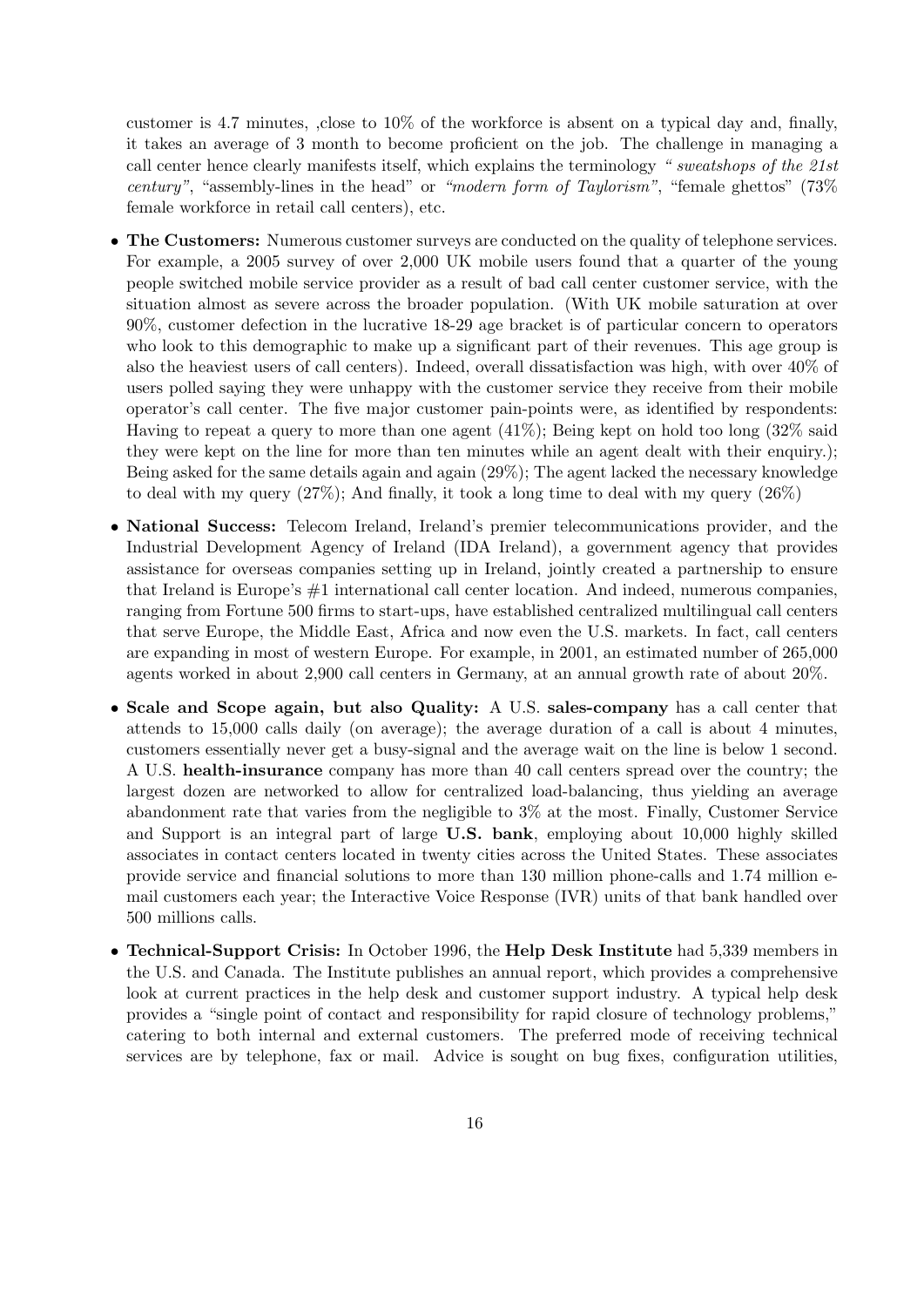product usage tips, software upgrades and product training. According to the 1996 report, help desks are prevalent in manufacturing, computer software, banking, insurance, government, healthcare and more. It is estimated that over  $80\%$  of help desks are experiencing increase in call volume, so much so that observers claim "customer support is at present in crisis." (The three predominant reasons for the increase are "newer, more complex technology", "more customers" and "changes: upgrades, conversions, installations".) Crisis in the provision of customer support could prove a bottleneck in the evolution and adaption of new technologies.

• What does is take to become a Call Center Manager? A leading Israeli provider of Internet services has a technical support center (Help-Desk) that employs about 400 people, many of which are Technion students. They work part-time and cover 3 shifts, 7 days a week, occupying at any given moment over 50 agent-positions that provide on-line technical assistance. The founding manager of this help-desk had a bachelor degree in Political Science. He started working as a manager with just a few student-agents, continuing until the call center grew to the above-mentioned scale. According to him, he got the job because the company liked his philosophy of customer service, having worked previously in marketing. He has no technical background and he learns hands-on.

#### 5.2 Tele-Nets: Models of Telephone-Based Service Operations

A call center is in fact a service network, as discussed perviously, in which agents provide teleservices (here to be interpreted mainly as *telephone-based services* or, sometimes more generally, online-services with customers and servers being remote from each other. (As mentioned, call Centers that accommodate telephone, internet, chat, e.mail and fax services are often referred to as (Customer) Contact Centers - this terminology will not be used here.)

Call centers are thus modeled by (queueing) networks of tele-services, which can be referred to as tele-nets. In tele-nets, the customers are callers, servers (resources) are telephone agents (operators) or communication equipment, and tele-queues consist of callers that await service by a system resource. The network-view is often essential to capture transfers of customer among service resources, for example a caller that is referred to a specialist or is transferred to an IVR (Interactive Voice Response) unit and then switches back (often frustrated) to a human operator, or a customer who opts to abandon due to limited patience (and disturbing music or commercials) and then calls back later. Tele-queues differ from, say, queues in a bank-branch in that they are mostly *invisible* (phantom queues) and hence amenable to management control without visibly violating fairness principles.

Call Centers typify an emerging business environment in which Information Technologies enable the simultaneous attainment of superb service quality with extreme operational efficiency. Call centers vary greatly in functionality (support, sales, information), size (up to many thousands of agents per center), technology, customer profiles and agents skills. The future call center, as I perceive it, will cater to a vast customer-base. It will be connected externally to the Telephone and Internet networks and internally, through CTI (Computer Telephony Integration), to an enterprisewide computer database. Customers will receive multi-media information via the phone (upon request or call-backs), a Web site, IVR, e.mail or fax. Future ACD's (Automatic Call Distributors)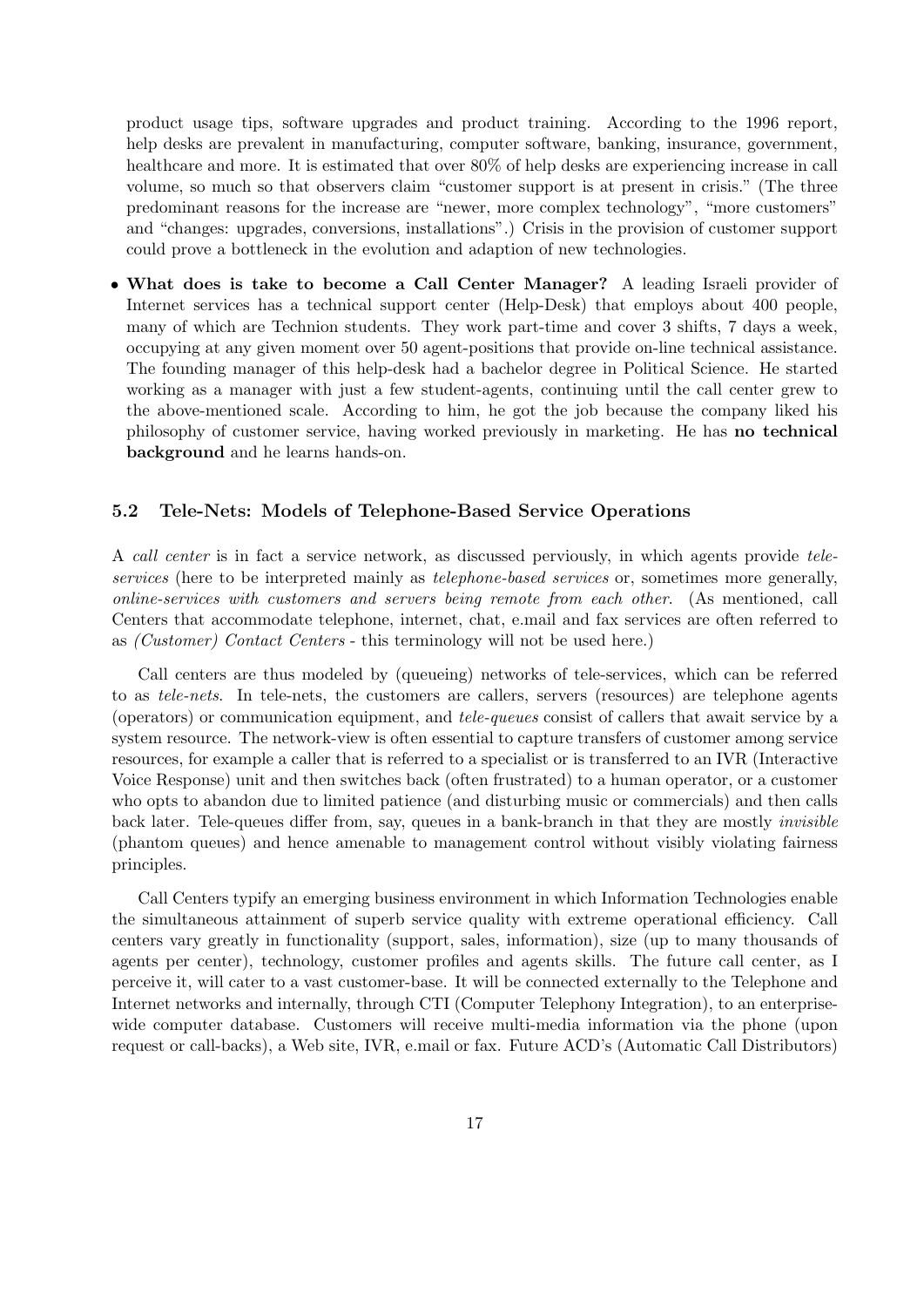will increasingly route requests to electronic agents — yet, I believe, the human-service is here with us to stay.

Sound scientific principles are prerequisites for sustaining the complex socio-technical enterprise of the call center. In my research, I seek to contribute to the theory that supports these principles and to the creation of new ones.

## 6 A Sample of Coauthored Service-Engineering Research

I conclude with a brief description of some theoretical and empirical research projects, jointly with students and colleagues. The relevant papers all appear in http://ie.technion.ac.il/serveng/References/references.html. Of special interest to call-centers research is the review http://ie.technion.ac.il/serveng/References/references.html which surveys a significant part of the research that will be now described and then some.

## 6.1 Design of Call Centers

A central goal of Service Engineering is to develop practically useful rules-of-thumb, but these must be based on rigorous models and analysis. The starting point is the classical  $M/M/n$  queue, which must be extended to accommodate non-negligible phenomena within call centers. Relevant research-lines are, for example,

- "Rules for Designing Call Centers with *Impatient* Customers", starting with Ofer Garnett's M.Sc thesis and then published jointly with Marty Reiman. This research builds on research of Palm (who first introduced Garnett's queueing model, in the 40-50's), Riordan, Halfin and Whitt and Fleming, Stolyar and Simon. It accounts for a fundamental feature of service operations waiting customers can typically abandon and seek alternatives. Palm's model, which has been denoted  $M/M/s+M$  and referred to as Erlang-A, assumes exponentially-distributed patience (the +M). Practically, however, patience has been demonstrated to be non-exponential. This motivated the Ph.D. thesis of Sergey Zeltyn, who extended Garnett's insights to accommodate generally distributed patience. Zeltyn's underlying queueing model, denoted  $M/M/s+\mathbf{G}$  (G for General (Im)Patience) was developed by Baccelli and Hebuterne (1981) and later re-analyzed and extended by A. Brandt A. and M. Brandt.
- "Predicting Delays under Prioritized Skills-based Routing", that was Efrat Nakibli's M.Sc thesis, jointly supervised with Isac Meilijson. This research enables online prediction of delay durations - a feature often sought-after by waiting customers that are trapped in listening to music, commercials or, at best, miscellaneous trivia.
- "Dimensioning of Moderate-to-Large Call Centers", first jointly with Sem Borst and Marty Reiman, and presently with Sergey Zeltyn. Here one seeks to characterize, via asymptotic analysis, operating regimes for large call centers, specifically, Efficiency-Driven (ED), Quality-Driven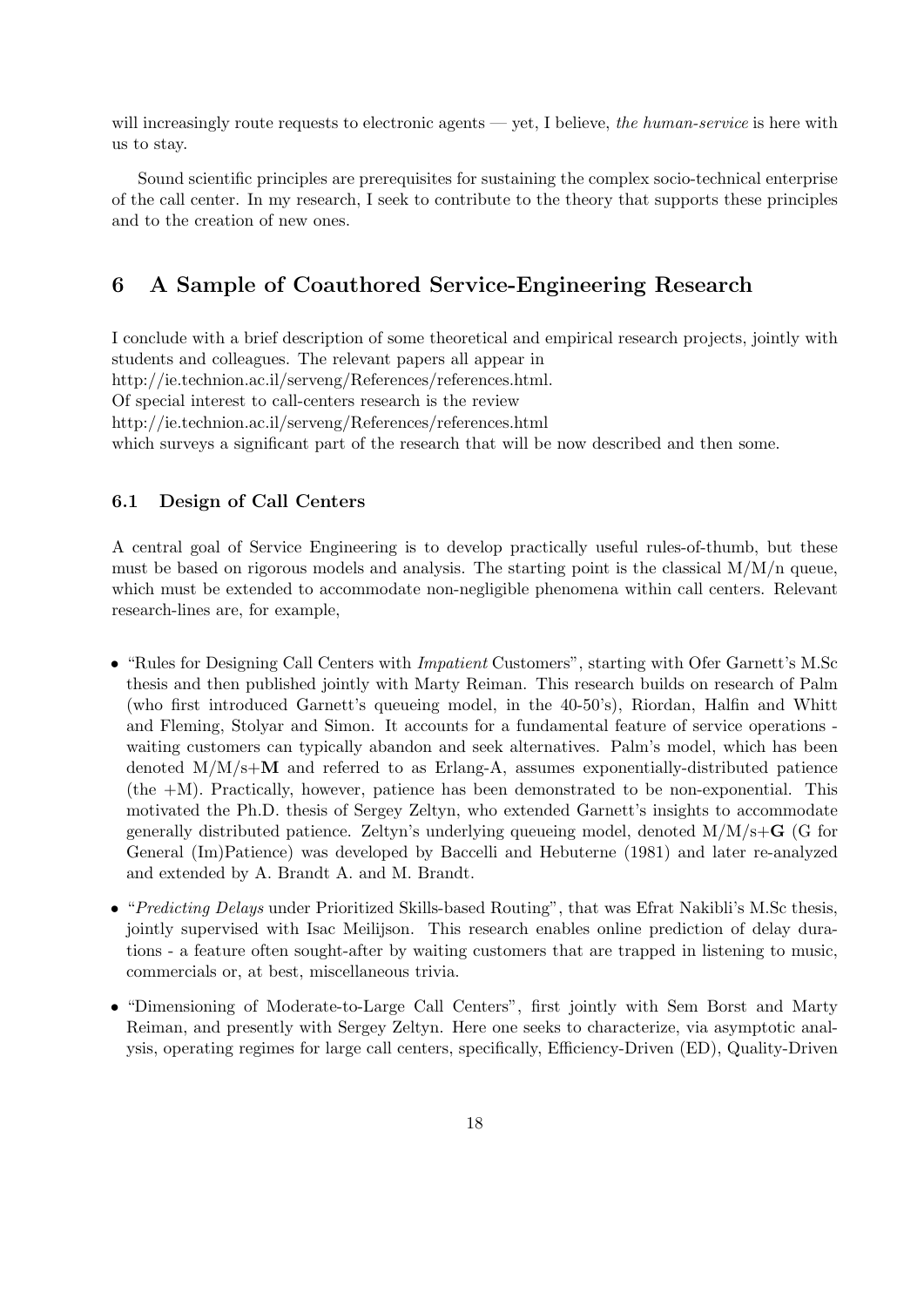(QD) and rationalized regimes that thrive for both quality and efficiency (QED). The latter gives rise to the *square-root staffing rule*, putting it on a concrete mathematical footing and exhibiting for it robustness and accuracy at such an incredible level that invites further research to explain it.

- "Designing a Call Centers with an Interactive Voice Response (IVR) units", that is Polyna Khudiakov's recently completed M.Sc thesis. (Polyna is now continuing to her Ph.D at the Technion.) In this research, a call center of an IVR is mathematically modelled, exactly analyzed and finally approximated in the QED regime for additional insights.
- Lastly, a challenging line of research is that on matching customers and agents (skills-based routing), taking into account agents capabilities (cross-trained, specialized) and customers profiles (VIP, regulars). This research is with Sasha Stolyar (for efficiency-driven services) and Mor Armony, Rami Atar, Itay Gurvich (a past M.Sc. Technion student and presently a Columbia Ph.D. student), Marty Reiman, and Gennady Shaikhet (presently a Technion Ph.D. student). For example, in his M.Sc thesis, recently written with Mor Armony, Gurvich considered a manyserver queueing system that attends to several customer classes; he solved *jointly*, to asymptotic optimality, the two problems of staffing (how many servers?) and scheduling (how to differentiate class service-levels?), in terms of a simple square-root staffing rule, accompanied with a simple service discipline that is threshold-based.

### 6.2 Behavioral Operational Models

Data-Based (Empirical) research in Operations Management is gaining importance, and rightly so. This goes hand in hand with acknowledging psychological aspects that are significant operationally, for example customer-patience, mechanisms that trigger abandonment, preferences as to what information customers seek and when, and design interface of IVR (Interactive-Voice-Response) to minimize OOR (Opt-Out-Rate), namely the fraction of customers that opt to human servers.

A fundamental issue here, for which I believe no definite answer is yet available, is the understanding (quantification) of the "Cost of Delay". This is especially significant in (phantom) tele-queues such as waiting at the phone, "conversing" with an IVR or a computer terminal. A related question is the following: given the individual cost of waiting and abandonment triggers, predict the ensuing system (Nash) equilibrium, in particular accounting for learning due to accumulated experience. The above has been joint research with Nahum Shimkin and the M.Sc student Ety Zohar. The mathematical framework is the Erlang-A queue with *general* abandonment  $(M/M/n +$ G), as analyzed by Baccelli and Hebuterne. Mor Armony and Nahum Shimkin are collaborating with Anat Rafaeli (Technion Psychology professor) and Nira Munichor (her Technion Ph.D student) in laboratory research that aims at explaining customers' reaction to information provided to them while waiting.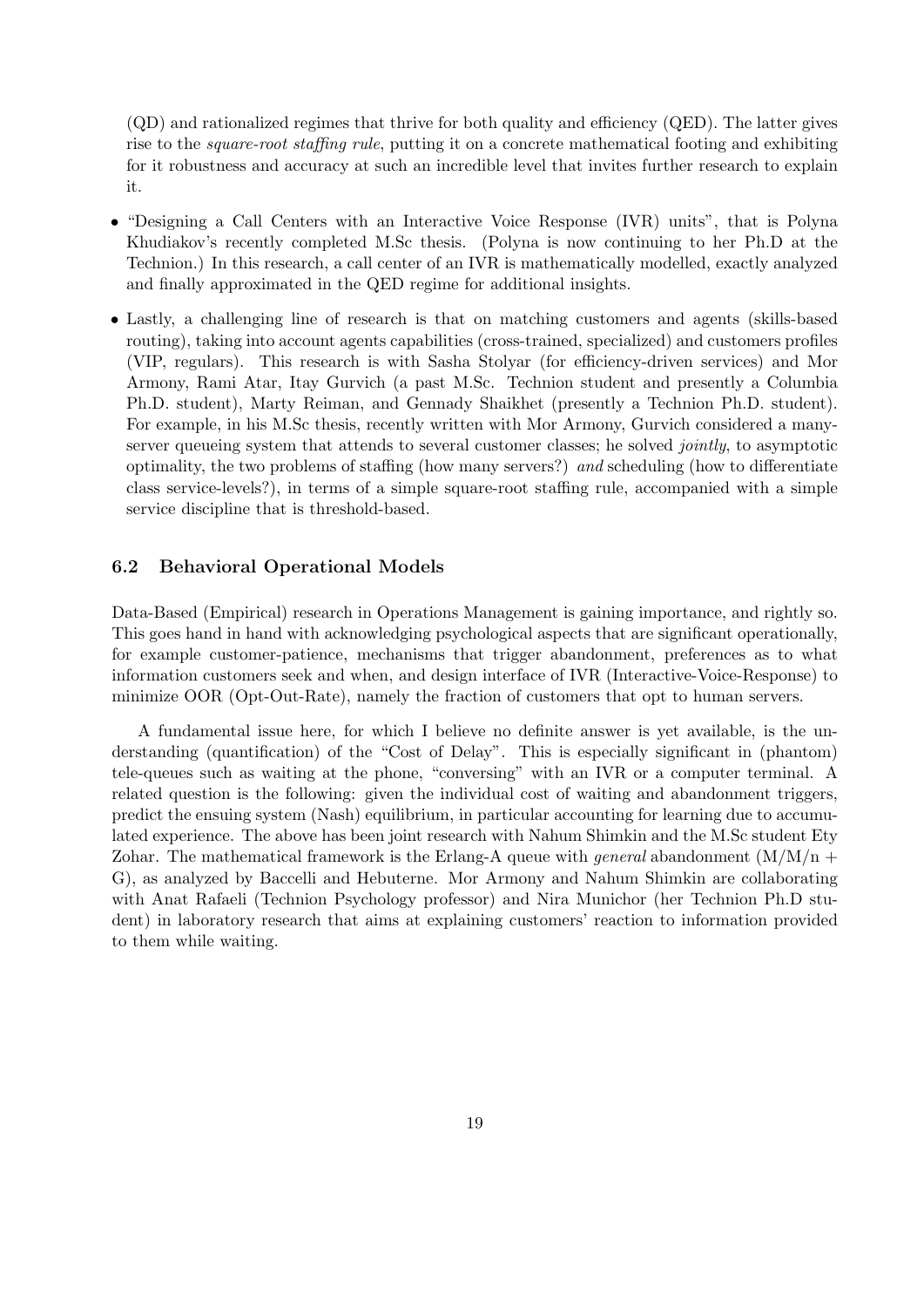#### 6.3 Predictable Variability

Many service operations operate over a finite horizon, during which operating characteristics vary predictably with time. In order to account properly for this predictable variability, models must sometimes be transient, which renders impossible their exact analysis. One thus resorts to alternative models, based on the fluid view and its diffusion refinement. This work started with Bill Massey, and continued with the Bell-Labs group of Marty Reiman and Sasha Stolyar, greatly assisted by then the post-doc Brian Rider (now a Mathematics Professor at U. of Colorado, Boulder).

One way to cope with predicable variability is to predictably vary staffing levels. It is then possible, via a surprisingly simple adaptation of the square-root staffing rule, to achieve time-stable performance in the face of time-varying demand. This was first done with the then-student Otis Jennings (now a Business School Professor at Duke), advised by Bill Massey and Ward Whitt; recently, the research has been significantly expanded by the same team, except that now the student is Zohar Feldman, a Techion M.Sc.

### 6.4 Statistical Inference

Service data is often vast, yet incomplete and inaccurate. We are thus looking for tools that statistically summarize the available as well as infer significant missing components.

One example started with consulting engagements that utilized a unique measurement system for face-to-face services. It was based on a network of bar-code readers that recorded individual service transactions. This system triggered the M.Sc thesis by Sergey Zeltyn, who has since been a major contributor to Service Engineering research and teaching at the Technion. Sergey developed a Queueing Inference Engine (QIE) for queueing networks, as originally developed by R. Larson for isolated stations.

Another example is the inference of customers' (im)patience, modelling the latter as the distribution of the time to abandon. (Here we need techniques from Survival Analysis, since the data is censored: the time-to-abandon for customers that get served is censored by their waiting time.) This is ongoing research that started with Yaakov Ritov, and then continued with Anat Sakov and Sergey Zeltyn, where we carried out a descriptive analysis of a data-base with about 450,000 telephone calls (all calls to a small Israeli call center during 1999). The analysis has advanced understanding of the operational characteristics of the center, the behavioral characteristics of its customers and the interaction of the two. The research continued in two directions, both with the Wharton team of Larry Brown, Noah Gans, Haipeng Chen and Linda Zhao: first, statistical analysis (estimation and prediction) of the small-bank data-base mentioned above; and second, collecting and analyzing telephone-calls to a much larger U.S. bank (a network of four call centers) that caters to about 400,000 calls per week.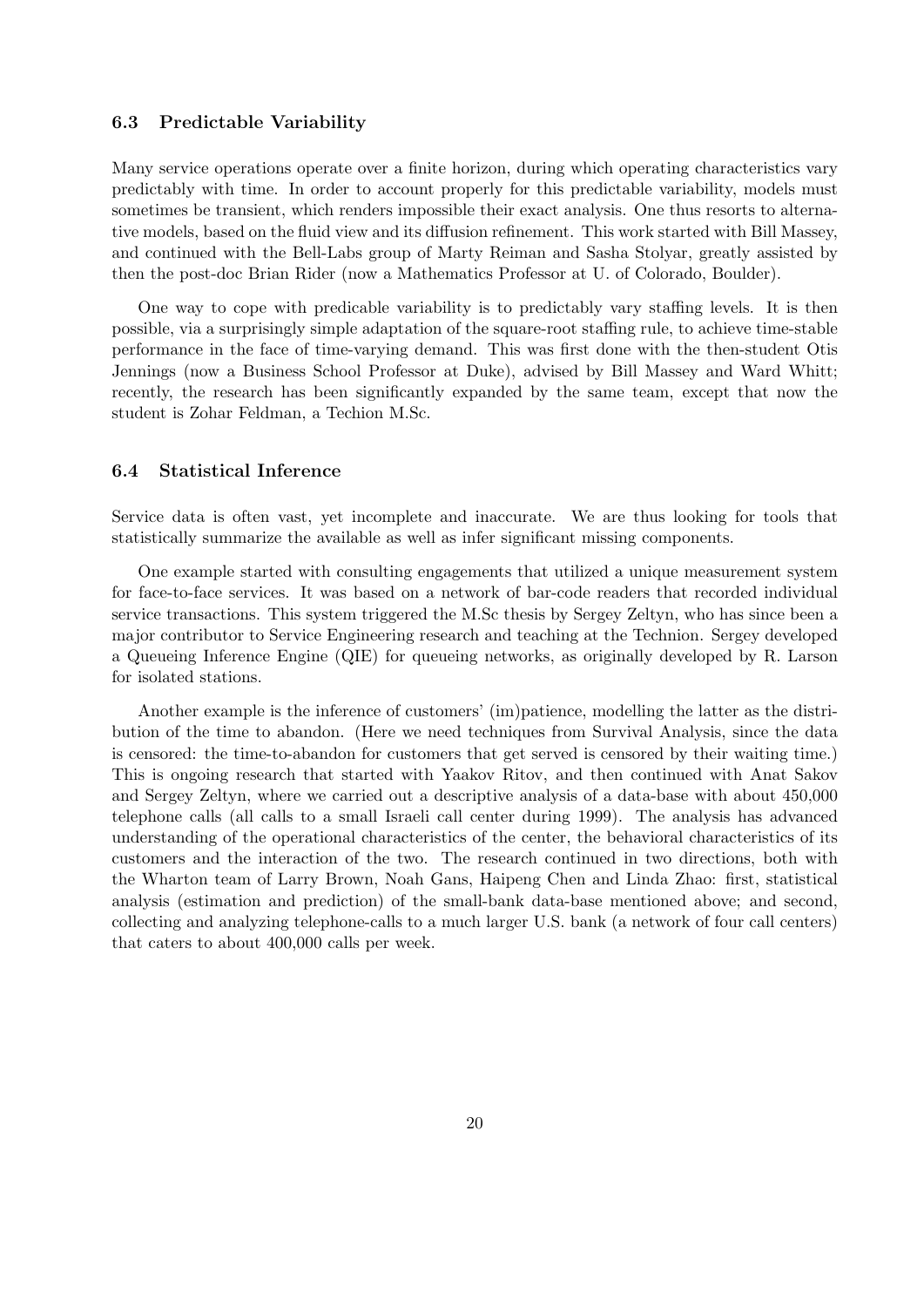### 6.5 Call Center Data

Call centers have been accumulating vast quantities of data (operational, marketing, survey), but these have been inaccessible to academic research, at least at the level of the individual transaction (call-by-call data). With Anat Sakov and Sergey Zeltyn, we were fortunate to obtain and analyze operational transaction-data of a small banking call center in Israel (covering the full year of 1999). Our findings were then applied towards supporting "Queueing Science", and extended to further statistical/operational insight and larger call/contact centers. This was a joint effort with a Wharton group that consisted of Larry Brown, Noah Gans, Linda Zhao, Haipeng Shen (Larry's Ph.D. then, now a professor at UNC) and Yotam Shlomay (a Technion student then visiting Wharton). With the Wharton group, call-by-call data from a medium (800 agents working in parallel) east-coast bank were obtained, over a period over 2.5 years.

This data-collection effort has been greatly extended at the Technion with my colleague Paul Feigin; Valery Trofimov has been the lead-designer and manager of supporting graduate students. We now cover close to 3 years worth of data from an Israeli cellular company (about 900 agents at peak times), and are near to initiating joint data-collection efforts with an Israeli bank. The project goes under the heading Data MOCCA (Models for Call Centers Analysis) and, in addition, it has covered the development of a flexible user interface that enables online statistical analysis, at resolutions from seconds to months. The goal is to create a data-repository, drawn from call centers of various functionality and accessible to researchers world-wide.

#### 6.6 Hierarchical Modeling of Stochastic Networks

Stochastic networks model environments in which uncertainty is a dominant factor. Such models are typically set up in terms of microscopic primitives, and hence are difficult to analyze. For many purposed, however, cruder descriptions suffice. These are provided through long-run and short-run fluid approximations (deterministic models at a macroscopic level) and corresponding diffusion approximations (Brownian-like models at a mesoscopic level). This can be all integrated into a five-level hierarchy of models for stochastic networks. Research that supported the hierarchy started in the Ph.D. theses of Hong Chen and Gennady Pats. It has continued in joint research with Bill Massey, Brian Rider, Marty Reiman, Kavita Ramanan and Sasha Stolyar.

## 7 Appendix: A Mini-Course on Service Engineering

The mini-course on Service Engineering was conceived through an invitation from INSEAD, where it was taught for the first time. Versions of the course have since been taught at Columbia U., Wharton (three times, once taught by Sergey Zeltyn), Koc U., Eurandom and Stanford U.(twice).

There are six lectures in the mini-course, which are supplemented by a self-contained seminar. Here is their short description: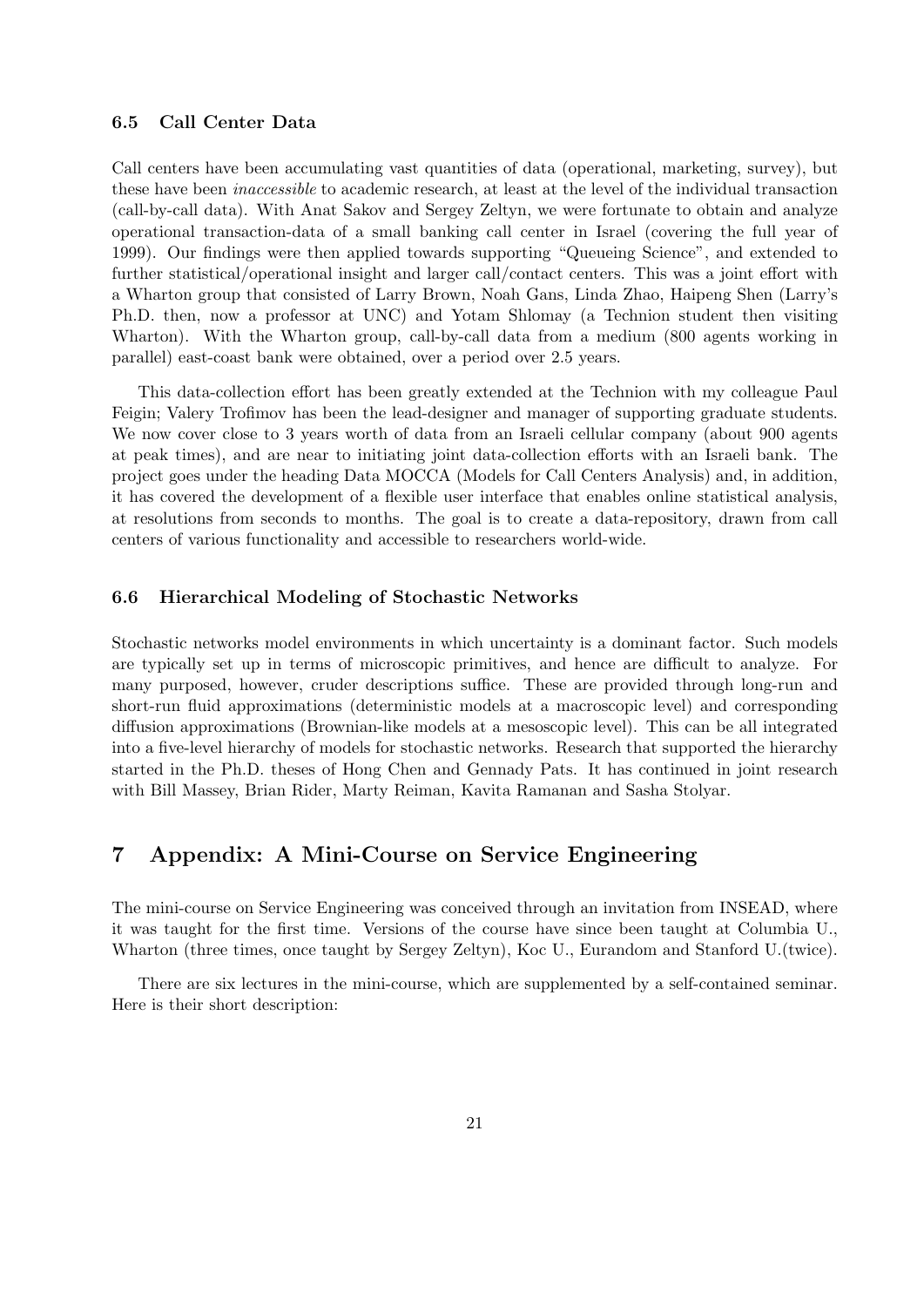7.1 Lecture 1. Introduction to Services and Service Engineering (Science, Management), with some Laws of Congestion.

The ultimate goal of Service Engineering, as I perceive it, is to develop scientificallybased design principles and tools (often culminating in software), that support and balance service quality, efficiency and profitability, from the likely conflicting perspectives of customers, servers, managers, and often also society. I find that queueingnetwork models constitute a natural convenient nurturing ground for the development of such principles and tools. However, the existing supporting (Queueing) science of such models has been somewhat lacking. Hence, advances in Service-Engineering and Service-Science must go hand in hand. (Quoting from the lecture notes subsequent to this course description)

In the first lecture, I introduce the subject of Service Engineering through representative examples of service operations. Biased by my background, I emphasize services in which the queueing phenomena is a modeling-must. Hence, my descriptions of the service examples take the view-point of queueing-network models, but here they are mostly informal and empirically-based. We are thus setting up the stage for the lectures to come.

Parts of this introductory lecture are devoted to some fundamental laws of congestion. In particular, I shall (tentatively) explain queue-drivers (scarce resources, synchronization gaps) in terms of fork-join networks (dynamic-stochastic project (PERT/CPM) networks), then possibly continue with empirical "proofs" of some classical congestion laws (Little, Khintchin-Pollatcheck, Kingman, Palm).

### 7.2 Lecture 2. Operational Regimes: QD, ED, QED.

Achieving the "right" balance between service quality and efficiency is a fundamental operational challenge. (Recently, quality and efficiency have been interwoven also with profitability, but we shall leave this aside for now.) Typically, high levels of efficiency, as measured say through high servers utilization, come at the cost of low service quality, for example long delays prior to service.

Queueing models are ideally suited to quantitatively capture the quality-efficiency tradeoff. I shall demonstrate this by introducing three operational regimes for a queueing system: Quality-Driven (QD) regime, where the organization focus is service-quality at the cost of efficiency, Efficiency-Driven  $(ED)$  where the focus is reversed, and an intermediate **QED** regime, where quality and efficiency are carefully balanced. Server staffing (determining service capacity) is the "knob" in terms of which an organization calibrates its operational preferences - a high staffing level relative to service demand is QD and low level is ED. Economies of scale enable an organization to be QED, with well-run medium-to-large call centers being prevalent convincing QED examples.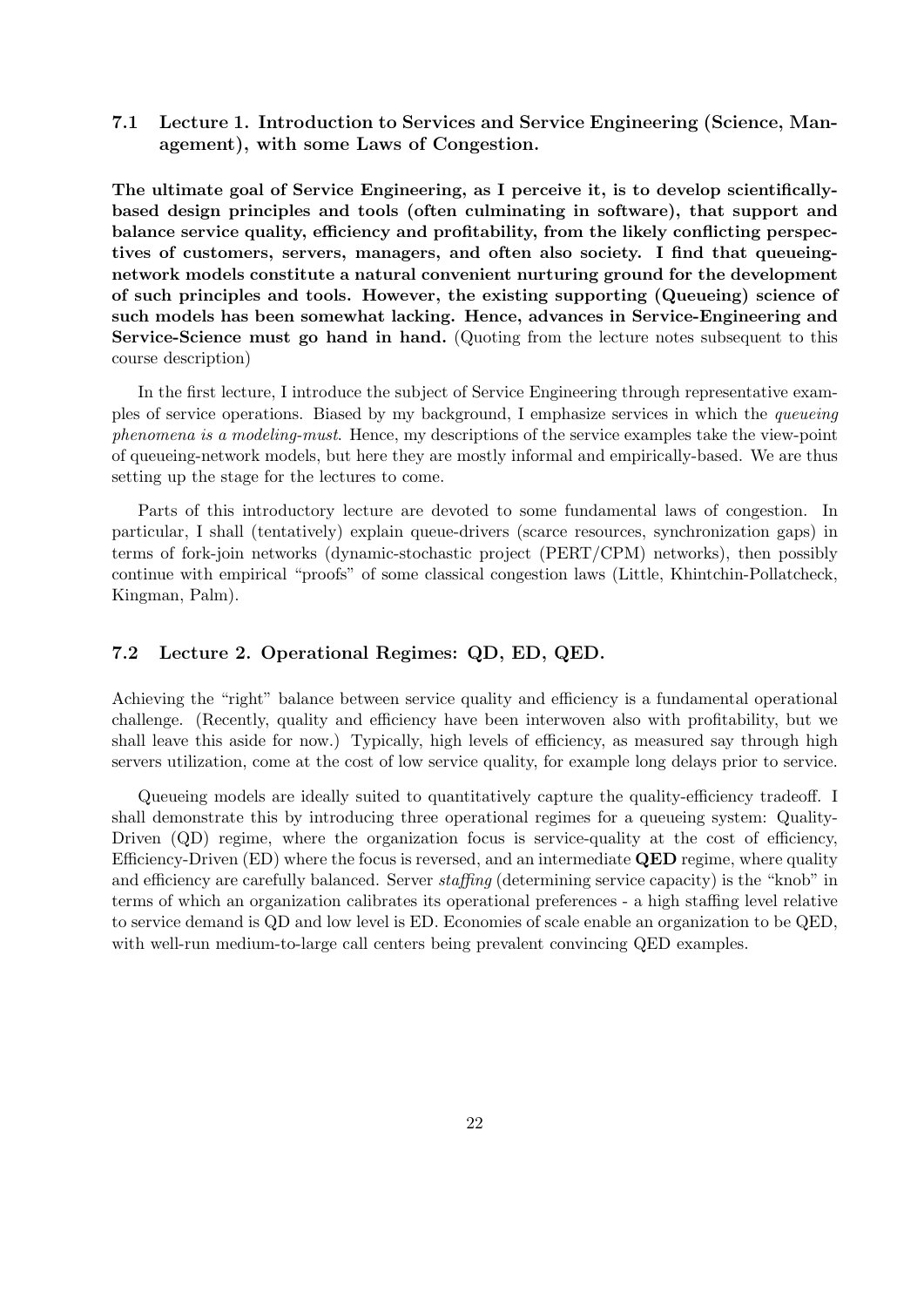### 7.3 Lecture 3. A (Pre-)Basic Model for a Service Station: Erlang-C.

The mathematical framework for  $QD/ED/QED$  analysis is *asymptotic* queueing theory, where limits are taken as the number of servers increases indefinitely, in a way that is carefully balanced against offered loads. We shall initially demonstrate these regimes within our pre-basic model for a service station - the  $M/M/n$  queue, or Erlang-C in telecommunication terminology. ("Pre-basic" because it assumes out an operationally significant option that customers enjoy - the ability to abandon a queue if, while waiting, service turns out to be unworthy of its weight - more on that momentarily.)

Limits of  $M/M/n$ , as  $n \uparrow \infty$ , can be taken either in steady-state or process-wise. Steady state limits are obtained via regeneration analysis of busy- and idle-excursions: in the former all servers are busy, while in the latter at least one of the servers is idle. Consider, for example, the probability that a customer is delayed prior to being served (the "Erlang-C" delay formula): it is obtained through dividing the duration of a busy-excursion by the duration of the busy+idle cycle. In the QD and ED regime, the probability of delay is asymptotically 0 or 1 respectively. On the other hand, busy- and idle excursions in the QED regime are order  $n^{-1/2}$ , hence this probability of delay is asymptotically non-degenerate.

The 0,1 and non-degenerate limits of the delay probability can also serve as characterizations of the QD, ED and QED regimes, respectively. A non-degenerate delay-probability turns out equivalent to the well-known "square-root" staffing rule: with R denoting the offered-load,  $n \approx R +$  $\beta\sqrt{R}$ , for some constant  $\beta$  (positive to ensure stability). Square-root staffing was discovered already by Erlang (around 1910), but it its mathematically substantiation has to await the wonderful paper by Halfin and Whitt (1981), which constitutes our theoretical starting point.

Process limits provide first-order *fluid approximations* through Strong Laws of Large Numbers, and second-order *diffusion refinements* through Central Limit Theorems. Some of this theory will hopefully also be touched upon.

## 7.4 Lecture 4. Seminar on "Service Engineering: Data-Based Science & Teaching, in support of Service Management (with an Appendix: DataMOCCA = Data MOdels for Call Centers Analysis"

This seminar is a self-contained presentation, starting with a bird's eye view of Service Engineering and Telephone Call Centers. Then some empirical findings of service systems will be presented, which motivate or are motivated by (or both) interesting research questions. These findings give rise to model-features that are essential to capture in useful service models, for example customers' (im)patience, time-varying service demand (predictable variability), heterogeneity of customers and servers (skills-based routing), over-dispersion in Poisson arrivals, generally-distributed (as opposed to exponential) service- and patience duration, and more. (Some of the features will be elaborated on in the subsequent Lectures 2.) Empirical analysis also enables validation of prevalent models and protocols, either supporting or refuting their relevance and robustness.

Our main data-source is a repository of call centers data, that has been developed through a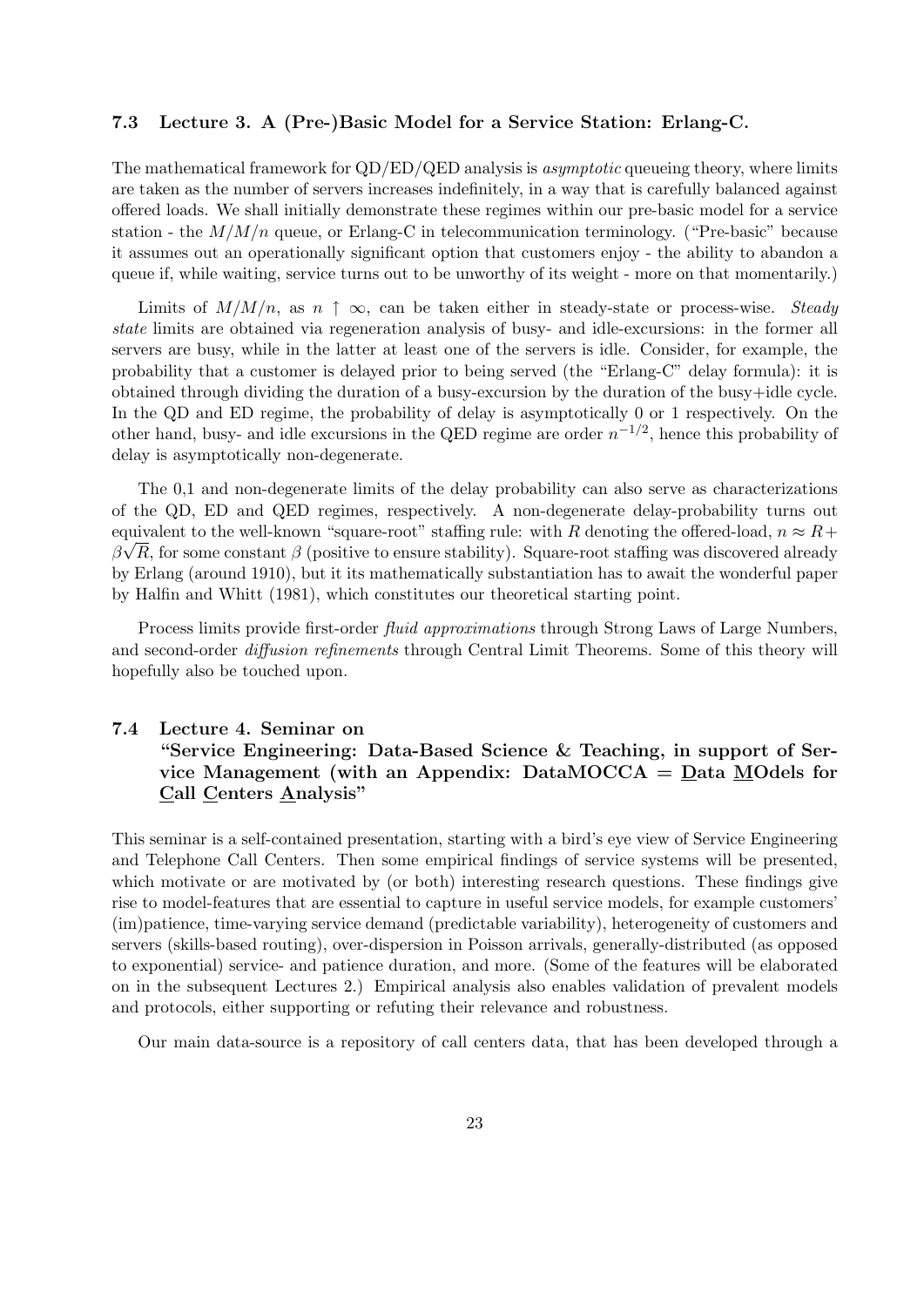joint effort at Wharton and the Technion. The data is unique in that it is transaction-based: it details the individual operational history of all the calls handled by the participating call centers. For example, one source of data is a network of 4 call centers of an east-coast bank, spanning 2.5 years and covering over 800 agents; there are 218,047,488 telephone calls overall, out of which  $41,646,142$  where served by agents, while the rest were handled by an IVR  $=$  Interactive Voice Response.

Data-bases of call centers are inadequate for operational analysis. To support the latter, a universal data-structure has been designed and implemented, under the heading Data MOCCA = Data Models for Call Centers Analysis. (See

http://ie.technion.ac.il/serveng/References/DataMOCCA.pdf)

The friendly and remarkably flexible user-interface of Data MOCCA will be demonstrated, in particular its ability for online analysis at resolutions that span the whole range from single seconds to months.

I shall have with me a mini-disk with data from one of our call-centers (U.S. Bank) as well as the Data MOCCA interface on it. You are encouraged to copy the material to your PC and experiment with the data yourself. (Note: A full version of the data takes close to 20GB; an abridged version is about 7GB.)

## 7.5 Lecture 5. A Basic Model for a Service Center: Erlang-A, or Call Centers with Impatient Customers.

In this lecture I emphasize the interface between *operational* and *human* aspects, notably the operationally significant aspect of customers (im)patience (as already acknowledged by Palm in the 40's). I'll start with an empirical and statistical analysis of (im)patience. Then I describe operational models that acknowledge (im)patience: in steady state (Erlang-A and relatives), in the ED and QED regime, and possibly also in Nash equilibrium (due to adaptive customers). While the discussion is motivated by abandonments in call centers, the (im)patience phenomenon is prevalent and significant beyond call centers; for example in IVR services, electronic commerce and even in hospital emergency departments, where the term "LWBS = Left Without Being Seen" has been coined.

## 7.6 Lecture 6. Fluid Models: Predictable Variability in Time-Varying Services, and Staffing Time-Varying Queues to Achieve Time-Stable Performance

Time-varying demand and capacity are common-place in service operations. Sometimes, predictable variability (eg. peak demand of about 1250 calls on Mondays between 10:00- 10:30, on a regular basis) dominates stochastic variability (i.e. random fluctuations around the 1250 demand level). In such cases, it is useful to model the service system as a deterministic fluid model, which transportation engineers standardly practice. I shall describe such fluid models, focusing on their accuracy (under appropriate circumstances) and relating to their theoretical justifications (Functional Strong Laws of Large Numbers).